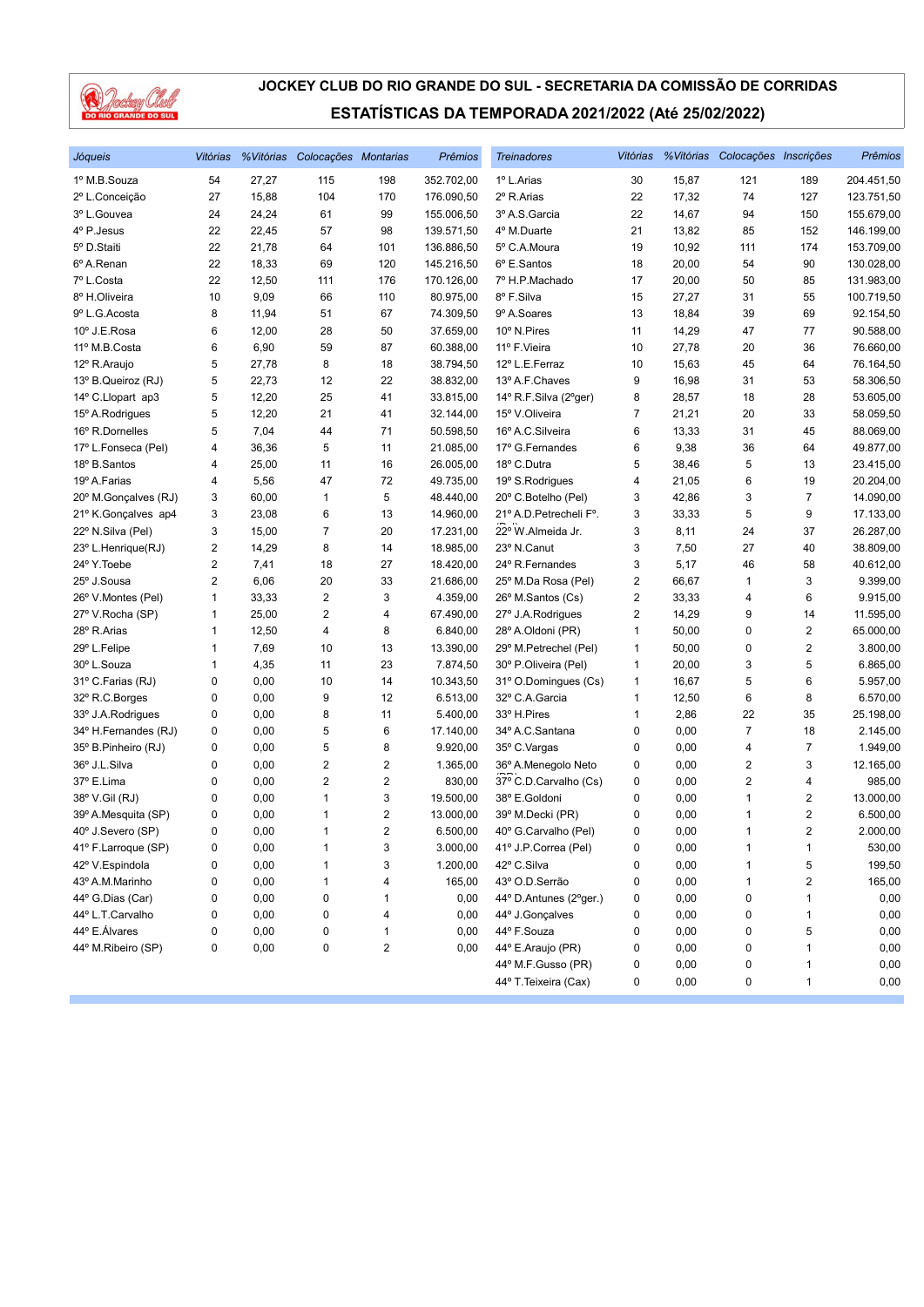

| 1º Tiger Heart-(Scatmandu)<br>13<br>25<br>140.825,50<br>1º Roi Normand-(Exclusive Native)<br>25<br>10<br>21<br>138.883,00<br>21<br>37<br>73<br>22<br>10<br>17<br>30<br>8<br>17<br>37<br>2º Wired Bryan-USA(Stormy Atlantic)<br>95.145,00<br>2º Wild Event-(Wild Again)<br>17<br>121.645,00<br>25<br>3º Oliver Zip-USA(City Zip)<br>13<br>6<br>16<br>39<br>113.439,00<br>10<br>8<br>12<br>71.121,50<br>3º Mensageiro Alado-(Ghadeer)<br>4º Adriano-(A.P. Indy)<br>13<br>12<br>37<br>4º Magical Mile-(J.O.Tobin)<br>7<br>10<br>9<br>50.890,00<br>7<br>82.412,50<br>4<br>5º Agnes Gold-(Sunday Silence)<br>13<br>7<br>12<br>28<br>67.039,50<br>5° Put It Back-(Honour and Glory)<br>5<br>9<br>20<br>48.813,50<br>11<br>6º Midshipman-(Unbridled'S Song)<br>7<br>11<br>16<br>64.468,00<br>6° Blade Prospector-(Music Prospector)<br>9<br>5<br>6<br>26<br>51.847,00<br>4<br>5<br>17<br>7º Forestry-(Storm Cat)<br>14<br>10<br>28<br>7º Point Given-(Thunder Gulch)<br>6<br>39.722,50<br>4<br>72.114,00<br>8<br>9<br>33<br>$\overline{2}$<br>6<br>5<br>8º Goldikovic-(Galileo)<br>8<br>75.610,50<br>8º Watchmon-(Maria'S Mon)<br>2<br>31.740,00<br>14<br>8<br>5<br>9<br>26<br>$\overline{\mathbf{c}}$<br>5<br>3<br>9º Glória de Campeão-(Impression)<br>65.202,00<br>9° Tiznow-(Cee'S Tizzy)<br>2<br>39.700,00<br>8<br>32<br>5<br>2<br>10° Billion Dollar-(Put It Back)<br>7<br>60.142,50<br>10° A.P. Indy-(Seattle Slew)<br>$\overline{1}$<br>32.150,00<br>16<br>1<br>7<br>11º Koller-ARG(Orpen)<br>31<br>64.263,00<br>11º Know Heights-(Shirley Heights)<br>3<br>5<br>17<br>30.541,50<br>10<br>4<br>6<br>$\overline{7}$<br>5<br>6<br>6<br>12º Victory Is Ours-(Northern Afleet)<br>12<br>24<br>58.450,00<br>12º Grand Slam-PR(Gone West)<br>3<br>$\mathbf{1}$<br>25.872,00<br>$\overline{7}$<br>28<br>13º Unbridled Star-(Honour and Glory)<br>3<br>12<br>36.629,50<br>13º Public Purse-(Private Account)<br>10<br>3<br>4<br>43.445,50<br>4<br>6<br>8<br>14º Redattore-(Roi Normand)<br>$\overline{2}$<br>26<br>14º First American-(Quiet American)<br>3<br>3<br>50.980,00<br>6<br>4<br>40.944,00<br>5<br>15° Tokay-(Wild Event)<br>27<br>43.685,50<br>15° First American-(Quiet American)<br>4<br>30<br>39.455,00<br>12<br>4<br>9<br>4<br>5<br>3<br>16° Desejado Thunder-(Durban Thunder)<br>19<br>16° Crimson Tide-(Sadler'S Wells)<br>4<br>19<br>31.769,00<br>11<br>4<br>41.008,00<br>10<br>4<br>$\overline{\mathbf{c}}$<br>17º Holding Glory-(Public Purse)<br>5<br>3<br>15<br>46.914,00<br>17º Sulamani-(Hernando)<br>4<br>13<br>28.469,00<br>3<br>25<br>16<br>18° Drosselmeyer-USA(Distorted Humor)<br>6<br>4<br>29.964,00<br>18° Choctaw Ridge-USA(Mr.Prospector)<br>4<br>4<br>26.952,50<br>4<br>6<br>4<br>9<br>19º Alcorano-(Public Purse)<br>5<br>2<br>29.482,00<br>19º Inexplicable-(Miswaki)<br>7<br>2<br>4<br>11<br>25.413,00<br>5<br>20° Un Belini-(Put It Back)<br>2<br>11<br>28.800,00<br>20° Whywhywhy-(Mr.Greeley)<br>1<br>4<br>24.624,00<br>1<br>4<br>1<br>10<br>3<br>21º Mr.Angra-(Romarin)<br>4<br>22.120,00<br>21º Our Emblem-(Mr.Prospector)<br>2<br>$\overline{1}$<br>4<br>23.220,00<br>1<br>1<br>$\boldsymbol{7}$<br>7<br>3<br>10<br>22° Kodiak Kowboy-USA(Posse)<br>4<br>22.065,00<br>22° Top Hat-(Royal Academy)<br>$\mathbf{1}$<br>4<br>1<br>22.120,00<br>$\overline{7}$<br>23º Union Avenue-USA(Gone West)<br>6<br>3<br>4<br>21.951,50<br>23° Tiger Heart-(Scatmandu)<br>$\mathbf{1}$<br>4<br>8<br>20.579,00<br>4<br>5<br>24° Cape Town-(Seeking The Gold)<br>$\overline{\mathbf{c}}$<br>9<br>24° Crocodilo Dandy-PR(Belong To Me)<br>3<br>2<br>4<br>19.149,00<br>3<br>3<br>32.267,00<br>3<br>3<br>25° Redattore-(Roi Normand)<br>8<br>3<br>41<br>38.459,00<br>25° Vettori-(Machiavellian)<br>3<br>8<br>30.628,00<br>6<br>$\overline{\mathbf{c}}$<br>3<br>25<br>$\overline{2}$<br>3<br>19<br>26° Courtier-(Pioneerof The Nile)<br>10<br>26° Spend A Buck-(Buckaroo)<br>22.751,50<br>30.841,50<br>6<br>3<br>3<br>7<br>$\overline{\mathbf{c}}$<br>21<br>3<br>16<br>27º Salto-(Pivotal)<br>25.217,00<br>27° Ghadeer-(Lyphard)<br>5<br>21.111,50<br>3<br>28° Catcher In The Sky-(Catcher In The Rye)<br>5<br>3<br>20<br>25.211,00<br>28° Lil'S Lad-(Pine Bluff)<br>$\mathbf{1}$<br>3<br>12<br>19.768,00<br>1<br>3<br>$\overline{2}$<br>29° Quick Road-(Jules)<br>2<br>15<br>22.379,00<br>29° Spring Halo-(Southern Halo)<br>9<br>3<br>18<br>17.515,00<br>1<br>$\overline{\mathbf{c}}$<br>3<br>$\overline{\mathbf{c}}$<br>3<br>30° Embaixador Inglês-SP(First American)<br>4<br>15<br>21.851,50<br>30° Romarin-(Itajara)<br>2<br>4<br>15.609,00<br>$\sqrt{2}$<br>$\overline{\mathbf{c}}$<br>3<br>15<br>3<br>31º Pioneering-(Mr.Prospector)<br>18.175,00<br>31º Minstrel Glory-(The Minstrel)<br>3<br>4<br>15.595,00<br>5<br>2<br>3<br>10<br>$\overline{\mathbf{c}}$<br>3<br>32° Poker Face-(Wild Event)<br>4<br>16.900,00<br>32º American Gipsy-(Septième Ciel)<br>4<br>15.130,00<br>4<br>2<br>3<br>3<br>6<br>3<br>4<br>13.110,00<br>33º Woodman-(Mr.Prospector)<br>$\mathbf{1}$<br>13.705,00<br>33º Taludo-(Music Prospector)<br>1<br>5<br>2<br>$\overline{\mathbf{c}}$<br>3<br>34° Wild Event-(Wild Again)<br>50.910,00<br>34° Odysseus-(Sail Through)<br>$\mathbf{1}$<br>12.540,00<br>10<br>1<br>1<br>7<br>$\overline{\mathbf{c}}$<br>35° Out Of Control-(Vettori)<br>2<br>2<br>27<br>27.186,50<br>35° Salute The Sarge-(Forest Wildcat)<br>$\mathbf{1}$<br>10<br>28.088,00<br>2<br>$\overline{\mathbf{c}}$<br>20<br>$\overline{\mathbf{c}}$<br>36° Jeune-Turc-(Know Heights)<br>2<br>24.882,00<br>36° Roman Ruler-(Fusaichi Pegasus)<br>$\mathbf{1}$<br>$\mathbf{1}$<br>27.200,00<br>4<br>1<br>$\sqrt{2}$<br>5<br>$\sqrt{2}$<br>$\overline{2}$<br>19<br>37° É do Sul-(Irish Fighter)<br>1<br>17.199,00<br>37º Clackson-(I Say)<br>5<br>20.910,00<br>1<br>2<br>$\overline{\mathbf{c}}$<br>$\overline{\mathbf{c}}$<br>$\overline{2}$<br>24<br>19.608,00<br>38° Public Purse-(Private Account)<br>5<br>14<br>16.593,00<br>38° Dodge-(Mr.Prospector)<br>9<br>$\sqrt{2}$<br>2<br>8<br>6<br>17.424,00<br>39° Sanduka-(Wild Event)<br>1<br>13.670,00<br>39° Notation-(Well Decorated)<br>1<br>4<br>1<br>$\overline{2}$<br>$\overline{2}$<br>8<br>$\overline{2}$<br>2<br>1<br>12.687,50<br>40° Fast Fingers-(Mt.Livermore)<br>4<br>10<br>17.129,50<br>40° Eyeofthetiger-(Tempranero)<br>$\sqrt{2}$<br>3<br>$\overline{2}$<br>$\overline{\mathbf{c}}$<br>16.448,00<br>41º Acteon Man-(Be My Chief)<br>2<br>11.700,00<br>41º Mark Of Esteem-(Darshaan)<br>6<br>1<br>3<br>$\overline{7}$<br>$\overline{\mathbf{c}}$<br>11.310,00<br>$\mathbf{1}$<br>2<br>2<br>14.600,00<br>42° Nedawi-(Rainbow Quest)<br>2<br>42° Linngari-(Indian Ridge)<br>4<br>1<br>2<br>3<br>$\overline{\mathbf{c}}$<br>2<br>14.175,00<br>43º Arambaré-(Jarraar)<br>10.965,00<br>43° Northern Afleet-(Afleet)<br>10<br>1<br>1<br>6<br>2<br>6<br>2<br>2<br>44° Crafty C.T.-(Crafty Prospector)<br>3<br>9.570,00<br>44° Fahim-(Green Desert)<br>3<br>10<br>13.293,00<br>1<br>$\sqrt{2}$<br>$\boldsymbol{2}$<br>2<br>5<br>45° Valente Master-(Holzmeister)<br>1<br>8.820,00<br>45° Nedawi-(Rainbow Quest)<br>5<br>12.830,00<br>1<br>1<br>$\sqrt{2}$<br>$\sqrt{2}$<br>2<br>$\pmb{0}$<br>6<br>46° Chronnos-(Elusive Quality)<br>2<br>7.290,00<br>46° Gilded Time (USA)-(Timeless Moment)<br>3<br>$\mathbf{1}$<br>12.704,50<br>2<br>2<br>2<br>47º Mike Toor-(Dodge)<br>1<br>6.825,00<br>47° Red Runner-(Storm Cat)<br>2<br>1<br>8<br>12.607,50<br>1<br>3<br>$\overline{\mathbf{c}}$<br>48° Burooj-(Danzig)<br>$\overline{\mathbf{c}}$<br>48º Flymetothemoon-(Roi Normand)<br>1<br>6.790,00<br>4<br>$\mathbf{1}$<br>12<br>12.443,50<br>1<br>$\mathbf{1}$<br>65.530,00<br>49º Amigoni-(Danehill)<br>2<br>9<br>11.785,00<br>49° Kentuckian-(Tiznow)<br>2<br>1<br>2<br>4<br>1<br>$\overline{7}$<br>$\overline{c}$<br>23<br>50° Christine' S Outlaw-(Wild Again)<br>$\mathbf{1}$<br>50° Put It Back-(Honour and Glory)<br>1<br>20.273,00<br>7<br>9.845,00<br>1<br>1 | Reprodutores |  | Corr. Ganh Vit. Coloc. | <b>Prêmios</b> | Avós Maternos |  | Corr. Ganh Vit. Coloc. | Prêmios |
|------------------------------------------------------------------------------------------------------------------------------------------------------------------------------------------------------------------------------------------------------------------------------------------------------------------------------------------------------------------------------------------------------------------------------------------------------------------------------------------------------------------------------------------------------------------------------------------------------------------------------------------------------------------------------------------------------------------------------------------------------------------------------------------------------------------------------------------------------------------------------------------------------------------------------------------------------------------------------------------------------------------------------------------------------------------------------------------------------------------------------------------------------------------------------------------------------------------------------------------------------------------------------------------------------------------------------------------------------------------------------------------------------------------------------------------------------------------------------------------------------------------------------------------------------------------------------------------------------------------------------------------------------------------------------------------------------------------------------------------------------------------------------------------------------------------------------------------------------------------------------------------------------------------------------------------------------------------------------------------------------------------------------------------------------------------------------------------------------------------------------------------------------------------------------------------------------------------------------------------------------------------------------------------------------------------------------------------------------------------------------------------------------------------------------------------------------------------------------------------------------------------------------------------------------------------------------------------------------------------------------------------------------------------------------------------------------------------------------------------------------------------------------------------------------------------------------------------------------------------------------------------------------------------------------------------------------------------------------------------------------------------------------------------------------------------------------------------------------------------------------------------------------------------------------------------------------------------------------------------------------------------------------------------------------------------------------------------------------------------------------------------------------------------------------------------------------------------------------------------------------------------------------------------------------------------------------------------------------------------------------------------------------------------------------------------------------------------------------------------------------------------------------------------------------------------------------------------------------------------------------------------------------------------------------------------------------------------------------------------------------------------------------------------------------------------------------------------------------------------------------------------------------------------------------------------------------------------------------------------------------------------------------------------------------------------------------------------------------------------------------------------------------------------------------------------------------------------------------------------------------------------------------------------------------------------------------------------------------------------------------------------------------------------------------------------------------------------------------------------------------------------------------------------------------------------------------------------------------------------------------------------------------------------------------------------------------------------------------------------------------------------------------------------------------------------------------------------------------------------------------------------------------------------------------------------------------------------------------------------------------------------------------------------------------------------------------------------------------------------------------------------------------------------------------------------------------------------------------------------------------------------------------------------------------------------------------------------------------------------------------------------------------------------------------------------------------------------------------------------------------------------------------------------------------------------------------------------------------------------------------------------------------------------------------------------------------------------------------------------------------------------------------------------------------------------------------------------------------------------------------------------------------------------------------------------------------------------------------------------------------------------------------------------------------------------------------------------------------------------------------------------------------------------------------------------------------------------------------------------------------------------------------------------------------------------------------------------------------------------------------------------------------------------------------------------------------------------------------------------------------------------------------------------------------------------------------------------------------------------------------------------------------------------------------------------------------------------------------------------------------------------------------------------------------------------------------------------------------------------------------------------------------------------------------------------------------------------------------------------------------------------------------------------------------------------------------------------------------------------------------------------------------------------------------------------------------------------------------------------------------------------------------------------------------------------------------------------------------------------------------------------------------------------------------------------------------------------------------------------------------------------------------------------------------------------------------------------------------------------------------------------------------------------------------------------|--------------|--|------------------------|----------------|---------------|--|------------------------|---------|
|                                                                                                                                                                                                                                                                                                                                                                                                                                                                                                                                                                                                                                                                                                                                                                                                                                                                                                                                                                                                                                                                                                                                                                                                                                                                                                                                                                                                                                                                                                                                                                                                                                                                                                                                                                                                                                                                                                                                                                                                                                                                                                                                                                                                                                                                                                                                                                                                                                                                                                                                                                                                                                                                                                                                                                                                                                                                                                                                                                                                                                                                                                                                                                                                                                                                                                                                                                                                                                                                                                                                                                                                                                                                                                                                                                                                                                                                                                                                                                                                                                                                                                                                                                                                                                                                                                                                                                                                                                                                                                                                                                                                                                                                                                                                                                                                                                                                                                                                                                                                                                                                                                                                                                                                                                                                                                                                                                                                                                                                                                                                                                                                                                                                                                                                                                                                                                                                                                                                                                                                                                                                                                                                                                                                                                                                                                                                                                                                                                                                                                                                                                                                                                                                                                                                                                                                                                                                                                                                                                                                                                                                                                                                                                                                                                                                                                                                                                                                                                                                                                                                                                                                                                                                                                                                                                                                                                                                                                                                          |              |  |                        |                |               |  |                        |         |
|                                                                                                                                                                                                                                                                                                                                                                                                                                                                                                                                                                                                                                                                                                                                                                                                                                                                                                                                                                                                                                                                                                                                                                                                                                                                                                                                                                                                                                                                                                                                                                                                                                                                                                                                                                                                                                                                                                                                                                                                                                                                                                                                                                                                                                                                                                                                                                                                                                                                                                                                                                                                                                                                                                                                                                                                                                                                                                                                                                                                                                                                                                                                                                                                                                                                                                                                                                                                                                                                                                                                                                                                                                                                                                                                                                                                                                                                                                                                                                                                                                                                                                                                                                                                                                                                                                                                                                                                                                                                                                                                                                                                                                                                                                                                                                                                                                                                                                                                                                                                                                                                                                                                                                                                                                                                                                                                                                                                                                                                                                                                                                                                                                                                                                                                                                                                                                                                                                                                                                                                                                                                                                                                                                                                                                                                                                                                                                                                                                                                                                                                                                                                                                                                                                                                                                                                                                                                                                                                                                                                                                                                                                                                                                                                                                                                                                                                                                                                                                                                                                                                                                                                                                                                                                                                                                                                                                                                                                                                          |              |  |                        |                |               |  |                        |         |
|                                                                                                                                                                                                                                                                                                                                                                                                                                                                                                                                                                                                                                                                                                                                                                                                                                                                                                                                                                                                                                                                                                                                                                                                                                                                                                                                                                                                                                                                                                                                                                                                                                                                                                                                                                                                                                                                                                                                                                                                                                                                                                                                                                                                                                                                                                                                                                                                                                                                                                                                                                                                                                                                                                                                                                                                                                                                                                                                                                                                                                                                                                                                                                                                                                                                                                                                                                                                                                                                                                                                                                                                                                                                                                                                                                                                                                                                                                                                                                                                                                                                                                                                                                                                                                                                                                                                                                                                                                                                                                                                                                                                                                                                                                                                                                                                                                                                                                                                                                                                                                                                                                                                                                                                                                                                                                                                                                                                                                                                                                                                                                                                                                                                                                                                                                                                                                                                                                                                                                                                                                                                                                                                                                                                                                                                                                                                                                                                                                                                                                                                                                                                                                                                                                                                                                                                                                                                                                                                                                                                                                                                                                                                                                                                                                                                                                                                                                                                                                                                                                                                                                                                                                                                                                                                                                                                                                                                                                                                          |              |  |                        |                |               |  |                        |         |
|                                                                                                                                                                                                                                                                                                                                                                                                                                                                                                                                                                                                                                                                                                                                                                                                                                                                                                                                                                                                                                                                                                                                                                                                                                                                                                                                                                                                                                                                                                                                                                                                                                                                                                                                                                                                                                                                                                                                                                                                                                                                                                                                                                                                                                                                                                                                                                                                                                                                                                                                                                                                                                                                                                                                                                                                                                                                                                                                                                                                                                                                                                                                                                                                                                                                                                                                                                                                                                                                                                                                                                                                                                                                                                                                                                                                                                                                                                                                                                                                                                                                                                                                                                                                                                                                                                                                                                                                                                                                                                                                                                                                                                                                                                                                                                                                                                                                                                                                                                                                                                                                                                                                                                                                                                                                                                                                                                                                                                                                                                                                                                                                                                                                                                                                                                                                                                                                                                                                                                                                                                                                                                                                                                                                                                                                                                                                                                                                                                                                                                                                                                                                                                                                                                                                                                                                                                                                                                                                                                                                                                                                                                                                                                                                                                                                                                                                                                                                                                                                                                                                                                                                                                                                                                                                                                                                                                                                                                                                          |              |  |                        |                |               |  |                        |         |
|                                                                                                                                                                                                                                                                                                                                                                                                                                                                                                                                                                                                                                                                                                                                                                                                                                                                                                                                                                                                                                                                                                                                                                                                                                                                                                                                                                                                                                                                                                                                                                                                                                                                                                                                                                                                                                                                                                                                                                                                                                                                                                                                                                                                                                                                                                                                                                                                                                                                                                                                                                                                                                                                                                                                                                                                                                                                                                                                                                                                                                                                                                                                                                                                                                                                                                                                                                                                                                                                                                                                                                                                                                                                                                                                                                                                                                                                                                                                                                                                                                                                                                                                                                                                                                                                                                                                                                                                                                                                                                                                                                                                                                                                                                                                                                                                                                                                                                                                                                                                                                                                                                                                                                                                                                                                                                                                                                                                                                                                                                                                                                                                                                                                                                                                                                                                                                                                                                                                                                                                                                                                                                                                                                                                                                                                                                                                                                                                                                                                                                                                                                                                                                                                                                                                                                                                                                                                                                                                                                                                                                                                                                                                                                                                                                                                                                                                                                                                                                                                                                                                                                                                                                                                                                                                                                                                                                                                                                                                          |              |  |                        |                |               |  |                        |         |
|                                                                                                                                                                                                                                                                                                                                                                                                                                                                                                                                                                                                                                                                                                                                                                                                                                                                                                                                                                                                                                                                                                                                                                                                                                                                                                                                                                                                                                                                                                                                                                                                                                                                                                                                                                                                                                                                                                                                                                                                                                                                                                                                                                                                                                                                                                                                                                                                                                                                                                                                                                                                                                                                                                                                                                                                                                                                                                                                                                                                                                                                                                                                                                                                                                                                                                                                                                                                                                                                                                                                                                                                                                                                                                                                                                                                                                                                                                                                                                                                                                                                                                                                                                                                                                                                                                                                                                                                                                                                                                                                                                                                                                                                                                                                                                                                                                                                                                                                                                                                                                                                                                                                                                                                                                                                                                                                                                                                                                                                                                                                                                                                                                                                                                                                                                                                                                                                                                                                                                                                                                                                                                                                                                                                                                                                                                                                                                                                                                                                                                                                                                                                                                                                                                                                                                                                                                                                                                                                                                                                                                                                                                                                                                                                                                                                                                                                                                                                                                                                                                                                                                                                                                                                                                                                                                                                                                                                                                                                          |              |  |                        |                |               |  |                        |         |
|                                                                                                                                                                                                                                                                                                                                                                                                                                                                                                                                                                                                                                                                                                                                                                                                                                                                                                                                                                                                                                                                                                                                                                                                                                                                                                                                                                                                                                                                                                                                                                                                                                                                                                                                                                                                                                                                                                                                                                                                                                                                                                                                                                                                                                                                                                                                                                                                                                                                                                                                                                                                                                                                                                                                                                                                                                                                                                                                                                                                                                                                                                                                                                                                                                                                                                                                                                                                                                                                                                                                                                                                                                                                                                                                                                                                                                                                                                                                                                                                                                                                                                                                                                                                                                                                                                                                                                                                                                                                                                                                                                                                                                                                                                                                                                                                                                                                                                                                                                                                                                                                                                                                                                                                                                                                                                                                                                                                                                                                                                                                                                                                                                                                                                                                                                                                                                                                                                                                                                                                                                                                                                                                                                                                                                                                                                                                                                                                                                                                                                                                                                                                                                                                                                                                                                                                                                                                                                                                                                                                                                                                                                                                                                                                                                                                                                                                                                                                                                                                                                                                                                                                                                                                                                                                                                                                                                                                                                                                          |              |  |                        |                |               |  |                        |         |
|                                                                                                                                                                                                                                                                                                                                                                                                                                                                                                                                                                                                                                                                                                                                                                                                                                                                                                                                                                                                                                                                                                                                                                                                                                                                                                                                                                                                                                                                                                                                                                                                                                                                                                                                                                                                                                                                                                                                                                                                                                                                                                                                                                                                                                                                                                                                                                                                                                                                                                                                                                                                                                                                                                                                                                                                                                                                                                                                                                                                                                                                                                                                                                                                                                                                                                                                                                                                                                                                                                                                                                                                                                                                                                                                                                                                                                                                                                                                                                                                                                                                                                                                                                                                                                                                                                                                                                                                                                                                                                                                                                                                                                                                                                                                                                                                                                                                                                                                                                                                                                                                                                                                                                                                                                                                                                                                                                                                                                                                                                                                                                                                                                                                                                                                                                                                                                                                                                                                                                                                                                                                                                                                                                                                                                                                                                                                                                                                                                                                                                                                                                                                                                                                                                                                                                                                                                                                                                                                                                                                                                                                                                                                                                                                                                                                                                                                                                                                                                                                                                                                                                                                                                                                                                                                                                                                                                                                                                                                          |              |  |                        |                |               |  |                        |         |
|                                                                                                                                                                                                                                                                                                                                                                                                                                                                                                                                                                                                                                                                                                                                                                                                                                                                                                                                                                                                                                                                                                                                                                                                                                                                                                                                                                                                                                                                                                                                                                                                                                                                                                                                                                                                                                                                                                                                                                                                                                                                                                                                                                                                                                                                                                                                                                                                                                                                                                                                                                                                                                                                                                                                                                                                                                                                                                                                                                                                                                                                                                                                                                                                                                                                                                                                                                                                                                                                                                                                                                                                                                                                                                                                                                                                                                                                                                                                                                                                                                                                                                                                                                                                                                                                                                                                                                                                                                                                                                                                                                                                                                                                                                                                                                                                                                                                                                                                                                                                                                                                                                                                                                                                                                                                                                                                                                                                                                                                                                                                                                                                                                                                                                                                                                                                                                                                                                                                                                                                                                                                                                                                                                                                                                                                                                                                                                                                                                                                                                                                                                                                                                                                                                                                                                                                                                                                                                                                                                                                                                                                                                                                                                                                                                                                                                                                                                                                                                                                                                                                                                                                                                                                                                                                                                                                                                                                                                                                          |              |  |                        |                |               |  |                        |         |
|                                                                                                                                                                                                                                                                                                                                                                                                                                                                                                                                                                                                                                                                                                                                                                                                                                                                                                                                                                                                                                                                                                                                                                                                                                                                                                                                                                                                                                                                                                                                                                                                                                                                                                                                                                                                                                                                                                                                                                                                                                                                                                                                                                                                                                                                                                                                                                                                                                                                                                                                                                                                                                                                                                                                                                                                                                                                                                                                                                                                                                                                                                                                                                                                                                                                                                                                                                                                                                                                                                                                                                                                                                                                                                                                                                                                                                                                                                                                                                                                                                                                                                                                                                                                                                                                                                                                                                                                                                                                                                                                                                                                                                                                                                                                                                                                                                                                                                                                                                                                                                                                                                                                                                                                                                                                                                                                                                                                                                                                                                                                                                                                                                                                                                                                                                                                                                                                                                                                                                                                                                                                                                                                                                                                                                                                                                                                                                                                                                                                                                                                                                                                                                                                                                                                                                                                                                                                                                                                                                                                                                                                                                                                                                                                                                                                                                                                                                                                                                                                                                                                                                                                                                                                                                                                                                                                                                                                                                                                          |              |  |                        |                |               |  |                        |         |
|                                                                                                                                                                                                                                                                                                                                                                                                                                                                                                                                                                                                                                                                                                                                                                                                                                                                                                                                                                                                                                                                                                                                                                                                                                                                                                                                                                                                                                                                                                                                                                                                                                                                                                                                                                                                                                                                                                                                                                                                                                                                                                                                                                                                                                                                                                                                                                                                                                                                                                                                                                                                                                                                                                                                                                                                                                                                                                                                                                                                                                                                                                                                                                                                                                                                                                                                                                                                                                                                                                                                                                                                                                                                                                                                                                                                                                                                                                                                                                                                                                                                                                                                                                                                                                                                                                                                                                                                                                                                                                                                                                                                                                                                                                                                                                                                                                                                                                                                                                                                                                                                                                                                                                                                                                                                                                                                                                                                                                                                                                                                                                                                                                                                                                                                                                                                                                                                                                                                                                                                                                                                                                                                                                                                                                                                                                                                                                                                                                                                                                                                                                                                                                                                                                                                                                                                                                                                                                                                                                                                                                                                                                                                                                                                                                                                                                                                                                                                                                                                                                                                                                                                                                                                                                                                                                                                                                                                                                                                          |              |  |                        |                |               |  |                        |         |
|                                                                                                                                                                                                                                                                                                                                                                                                                                                                                                                                                                                                                                                                                                                                                                                                                                                                                                                                                                                                                                                                                                                                                                                                                                                                                                                                                                                                                                                                                                                                                                                                                                                                                                                                                                                                                                                                                                                                                                                                                                                                                                                                                                                                                                                                                                                                                                                                                                                                                                                                                                                                                                                                                                                                                                                                                                                                                                                                                                                                                                                                                                                                                                                                                                                                                                                                                                                                                                                                                                                                                                                                                                                                                                                                                                                                                                                                                                                                                                                                                                                                                                                                                                                                                                                                                                                                                                                                                                                                                                                                                                                                                                                                                                                                                                                                                                                                                                                                                                                                                                                                                                                                                                                                                                                                                                                                                                                                                                                                                                                                                                                                                                                                                                                                                                                                                                                                                                                                                                                                                                                                                                                                                                                                                                                                                                                                                                                                                                                                                                                                                                                                                                                                                                                                                                                                                                                                                                                                                                                                                                                                                                                                                                                                                                                                                                                                                                                                                                                                                                                                                                                                                                                                                                                                                                                                                                                                                                                                          |              |  |                        |                |               |  |                        |         |
|                                                                                                                                                                                                                                                                                                                                                                                                                                                                                                                                                                                                                                                                                                                                                                                                                                                                                                                                                                                                                                                                                                                                                                                                                                                                                                                                                                                                                                                                                                                                                                                                                                                                                                                                                                                                                                                                                                                                                                                                                                                                                                                                                                                                                                                                                                                                                                                                                                                                                                                                                                                                                                                                                                                                                                                                                                                                                                                                                                                                                                                                                                                                                                                                                                                                                                                                                                                                                                                                                                                                                                                                                                                                                                                                                                                                                                                                                                                                                                                                                                                                                                                                                                                                                                                                                                                                                                                                                                                                                                                                                                                                                                                                                                                                                                                                                                                                                                                                                                                                                                                                                                                                                                                                                                                                                                                                                                                                                                                                                                                                                                                                                                                                                                                                                                                                                                                                                                                                                                                                                                                                                                                                                                                                                                                                                                                                                                                                                                                                                                                                                                                                                                                                                                                                                                                                                                                                                                                                                                                                                                                                                                                                                                                                                                                                                                                                                                                                                                                                                                                                                                                                                                                                                                                                                                                                                                                                                                                                          |              |  |                        |                |               |  |                        |         |
|                                                                                                                                                                                                                                                                                                                                                                                                                                                                                                                                                                                                                                                                                                                                                                                                                                                                                                                                                                                                                                                                                                                                                                                                                                                                                                                                                                                                                                                                                                                                                                                                                                                                                                                                                                                                                                                                                                                                                                                                                                                                                                                                                                                                                                                                                                                                                                                                                                                                                                                                                                                                                                                                                                                                                                                                                                                                                                                                                                                                                                                                                                                                                                                                                                                                                                                                                                                                                                                                                                                                                                                                                                                                                                                                                                                                                                                                                                                                                                                                                                                                                                                                                                                                                                                                                                                                                                                                                                                                                                                                                                                                                                                                                                                                                                                                                                                                                                                                                                                                                                                                                                                                                                                                                                                                                                                                                                                                                                                                                                                                                                                                                                                                                                                                                                                                                                                                                                                                                                                                                                                                                                                                                                                                                                                                                                                                                                                                                                                                                                                                                                                                                                                                                                                                                                                                                                                                                                                                                                                                                                                                                                                                                                                                                                                                                                                                                                                                                                                                                                                                                                                                                                                                                                                                                                                                                                                                                                                                          |              |  |                        |                |               |  |                        |         |
|                                                                                                                                                                                                                                                                                                                                                                                                                                                                                                                                                                                                                                                                                                                                                                                                                                                                                                                                                                                                                                                                                                                                                                                                                                                                                                                                                                                                                                                                                                                                                                                                                                                                                                                                                                                                                                                                                                                                                                                                                                                                                                                                                                                                                                                                                                                                                                                                                                                                                                                                                                                                                                                                                                                                                                                                                                                                                                                                                                                                                                                                                                                                                                                                                                                                                                                                                                                                                                                                                                                                                                                                                                                                                                                                                                                                                                                                                                                                                                                                                                                                                                                                                                                                                                                                                                                                                                                                                                                                                                                                                                                                                                                                                                                                                                                                                                                                                                                                                                                                                                                                                                                                                                                                                                                                                                                                                                                                                                                                                                                                                                                                                                                                                                                                                                                                                                                                                                                                                                                                                                                                                                                                                                                                                                                                                                                                                                                                                                                                                                                                                                                                                                                                                                                                                                                                                                                                                                                                                                                                                                                                                                                                                                                                                                                                                                                                                                                                                                                                                                                                                                                                                                                                                                                                                                                                                                                                                                                                          |              |  |                        |                |               |  |                        |         |
|                                                                                                                                                                                                                                                                                                                                                                                                                                                                                                                                                                                                                                                                                                                                                                                                                                                                                                                                                                                                                                                                                                                                                                                                                                                                                                                                                                                                                                                                                                                                                                                                                                                                                                                                                                                                                                                                                                                                                                                                                                                                                                                                                                                                                                                                                                                                                                                                                                                                                                                                                                                                                                                                                                                                                                                                                                                                                                                                                                                                                                                                                                                                                                                                                                                                                                                                                                                                                                                                                                                                                                                                                                                                                                                                                                                                                                                                                                                                                                                                                                                                                                                                                                                                                                                                                                                                                                                                                                                                                                                                                                                                                                                                                                                                                                                                                                                                                                                                                                                                                                                                                                                                                                                                                                                                                                                                                                                                                                                                                                                                                                                                                                                                                                                                                                                                                                                                                                                                                                                                                                                                                                                                                                                                                                                                                                                                                                                                                                                                                                                                                                                                                                                                                                                                                                                                                                                                                                                                                                                                                                                                                                                                                                                                                                                                                                                                                                                                                                                                                                                                                                                                                                                                                                                                                                                                                                                                                                                                          |              |  |                        |                |               |  |                        |         |
|                                                                                                                                                                                                                                                                                                                                                                                                                                                                                                                                                                                                                                                                                                                                                                                                                                                                                                                                                                                                                                                                                                                                                                                                                                                                                                                                                                                                                                                                                                                                                                                                                                                                                                                                                                                                                                                                                                                                                                                                                                                                                                                                                                                                                                                                                                                                                                                                                                                                                                                                                                                                                                                                                                                                                                                                                                                                                                                                                                                                                                                                                                                                                                                                                                                                                                                                                                                                                                                                                                                                                                                                                                                                                                                                                                                                                                                                                                                                                                                                                                                                                                                                                                                                                                                                                                                                                                                                                                                                                                                                                                                                                                                                                                                                                                                                                                                                                                                                                                                                                                                                                                                                                                                                                                                                                                                                                                                                                                                                                                                                                                                                                                                                                                                                                                                                                                                                                                                                                                                                                                                                                                                                                                                                                                                                                                                                                                                                                                                                                                                                                                                                                                                                                                                                                                                                                                                                                                                                                                                                                                                                                                                                                                                                                                                                                                                                                                                                                                                                                                                                                                                                                                                                                                                                                                                                                                                                                                                                          |              |  |                        |                |               |  |                        |         |
|                                                                                                                                                                                                                                                                                                                                                                                                                                                                                                                                                                                                                                                                                                                                                                                                                                                                                                                                                                                                                                                                                                                                                                                                                                                                                                                                                                                                                                                                                                                                                                                                                                                                                                                                                                                                                                                                                                                                                                                                                                                                                                                                                                                                                                                                                                                                                                                                                                                                                                                                                                                                                                                                                                                                                                                                                                                                                                                                                                                                                                                                                                                                                                                                                                                                                                                                                                                                                                                                                                                                                                                                                                                                                                                                                                                                                                                                                                                                                                                                                                                                                                                                                                                                                                                                                                                                                                                                                                                                                                                                                                                                                                                                                                                                                                                                                                                                                                                                                                                                                                                                                                                                                                                                                                                                                                                                                                                                                                                                                                                                                                                                                                                                                                                                                                                                                                                                                                                                                                                                                                                                                                                                                                                                                                                                                                                                                                                                                                                                                                                                                                                                                                                                                                                                                                                                                                                                                                                                                                                                                                                                                                                                                                                                                                                                                                                                                                                                                                                                                                                                                                                                                                                                                                                                                                                                                                                                                                                                          |              |  |                        |                |               |  |                        |         |
|                                                                                                                                                                                                                                                                                                                                                                                                                                                                                                                                                                                                                                                                                                                                                                                                                                                                                                                                                                                                                                                                                                                                                                                                                                                                                                                                                                                                                                                                                                                                                                                                                                                                                                                                                                                                                                                                                                                                                                                                                                                                                                                                                                                                                                                                                                                                                                                                                                                                                                                                                                                                                                                                                                                                                                                                                                                                                                                                                                                                                                                                                                                                                                                                                                                                                                                                                                                                                                                                                                                                                                                                                                                                                                                                                                                                                                                                                                                                                                                                                                                                                                                                                                                                                                                                                                                                                                                                                                                                                                                                                                                                                                                                                                                                                                                                                                                                                                                                                                                                                                                                                                                                                                                                                                                                                                                                                                                                                                                                                                                                                                                                                                                                                                                                                                                                                                                                                                                                                                                                                                                                                                                                                                                                                                                                                                                                                                                                                                                                                                                                                                                                                                                                                                                                                                                                                                                                                                                                                                                                                                                                                                                                                                                                                                                                                                                                                                                                                                                                                                                                                                                                                                                                                                                                                                                                                                                                                                                                          |              |  |                        |                |               |  |                        |         |
|                                                                                                                                                                                                                                                                                                                                                                                                                                                                                                                                                                                                                                                                                                                                                                                                                                                                                                                                                                                                                                                                                                                                                                                                                                                                                                                                                                                                                                                                                                                                                                                                                                                                                                                                                                                                                                                                                                                                                                                                                                                                                                                                                                                                                                                                                                                                                                                                                                                                                                                                                                                                                                                                                                                                                                                                                                                                                                                                                                                                                                                                                                                                                                                                                                                                                                                                                                                                                                                                                                                                                                                                                                                                                                                                                                                                                                                                                                                                                                                                                                                                                                                                                                                                                                                                                                                                                                                                                                                                                                                                                                                                                                                                                                                                                                                                                                                                                                                                                                                                                                                                                                                                                                                                                                                                                                                                                                                                                                                                                                                                                                                                                                                                                                                                                                                                                                                                                                                                                                                                                                                                                                                                                                                                                                                                                                                                                                                                                                                                                                                                                                                                                                                                                                                                                                                                                                                                                                                                                                                                                                                                                                                                                                                                                                                                                                                                                                                                                                                                                                                                                                                                                                                                                                                                                                                                                                                                                                                                          |              |  |                        |                |               |  |                        |         |
|                                                                                                                                                                                                                                                                                                                                                                                                                                                                                                                                                                                                                                                                                                                                                                                                                                                                                                                                                                                                                                                                                                                                                                                                                                                                                                                                                                                                                                                                                                                                                                                                                                                                                                                                                                                                                                                                                                                                                                                                                                                                                                                                                                                                                                                                                                                                                                                                                                                                                                                                                                                                                                                                                                                                                                                                                                                                                                                                                                                                                                                                                                                                                                                                                                                                                                                                                                                                                                                                                                                                                                                                                                                                                                                                                                                                                                                                                                                                                                                                                                                                                                                                                                                                                                                                                                                                                                                                                                                                                                                                                                                                                                                                                                                                                                                                                                                                                                                                                                                                                                                                                                                                                                                                                                                                                                                                                                                                                                                                                                                                                                                                                                                                                                                                                                                                                                                                                                                                                                                                                                                                                                                                                                                                                                                                                                                                                                                                                                                                                                                                                                                                                                                                                                                                                                                                                                                                                                                                                                                                                                                                                                                                                                                                                                                                                                                                                                                                                                                                                                                                                                                                                                                                                                                                                                                                                                                                                                                                          |              |  |                        |                |               |  |                        |         |
|                                                                                                                                                                                                                                                                                                                                                                                                                                                                                                                                                                                                                                                                                                                                                                                                                                                                                                                                                                                                                                                                                                                                                                                                                                                                                                                                                                                                                                                                                                                                                                                                                                                                                                                                                                                                                                                                                                                                                                                                                                                                                                                                                                                                                                                                                                                                                                                                                                                                                                                                                                                                                                                                                                                                                                                                                                                                                                                                                                                                                                                                                                                                                                                                                                                                                                                                                                                                                                                                                                                                                                                                                                                                                                                                                                                                                                                                                                                                                                                                                                                                                                                                                                                                                                                                                                                                                                                                                                                                                                                                                                                                                                                                                                                                                                                                                                                                                                                                                                                                                                                                                                                                                                                                                                                                                                                                                                                                                                                                                                                                                                                                                                                                                                                                                                                                                                                                                                                                                                                                                                                                                                                                                                                                                                                                                                                                                                                                                                                                                                                                                                                                                                                                                                                                                                                                                                                                                                                                                                                                                                                                                                                                                                                                                                                                                                                                                                                                                                                                                                                                                                                                                                                                                                                                                                                                                                                                                                                                          |              |  |                        |                |               |  |                        |         |
|                                                                                                                                                                                                                                                                                                                                                                                                                                                                                                                                                                                                                                                                                                                                                                                                                                                                                                                                                                                                                                                                                                                                                                                                                                                                                                                                                                                                                                                                                                                                                                                                                                                                                                                                                                                                                                                                                                                                                                                                                                                                                                                                                                                                                                                                                                                                                                                                                                                                                                                                                                                                                                                                                                                                                                                                                                                                                                                                                                                                                                                                                                                                                                                                                                                                                                                                                                                                                                                                                                                                                                                                                                                                                                                                                                                                                                                                                                                                                                                                                                                                                                                                                                                                                                                                                                                                                                                                                                                                                                                                                                                                                                                                                                                                                                                                                                                                                                                                                                                                                                                                                                                                                                                                                                                                                                                                                                                                                                                                                                                                                                                                                                                                                                                                                                                                                                                                                                                                                                                                                                                                                                                                                                                                                                                                                                                                                                                                                                                                                                                                                                                                                                                                                                                                                                                                                                                                                                                                                                                                                                                                                                                                                                                                                                                                                                                                                                                                                                                                                                                                                                                                                                                                                                                                                                                                                                                                                                                                          |              |  |                        |                |               |  |                        |         |
|                                                                                                                                                                                                                                                                                                                                                                                                                                                                                                                                                                                                                                                                                                                                                                                                                                                                                                                                                                                                                                                                                                                                                                                                                                                                                                                                                                                                                                                                                                                                                                                                                                                                                                                                                                                                                                                                                                                                                                                                                                                                                                                                                                                                                                                                                                                                                                                                                                                                                                                                                                                                                                                                                                                                                                                                                                                                                                                                                                                                                                                                                                                                                                                                                                                                                                                                                                                                                                                                                                                                                                                                                                                                                                                                                                                                                                                                                                                                                                                                                                                                                                                                                                                                                                                                                                                                                                                                                                                                                                                                                                                                                                                                                                                                                                                                                                                                                                                                                                                                                                                                                                                                                                                                                                                                                                                                                                                                                                                                                                                                                                                                                                                                                                                                                                                                                                                                                                                                                                                                                                                                                                                                                                                                                                                                                                                                                                                                                                                                                                                                                                                                                                                                                                                                                                                                                                                                                                                                                                                                                                                                                                                                                                                                                                                                                                                                                                                                                                                                                                                                                                                                                                                                                                                                                                                                                                                                                                                                          |              |  |                        |                |               |  |                        |         |
|                                                                                                                                                                                                                                                                                                                                                                                                                                                                                                                                                                                                                                                                                                                                                                                                                                                                                                                                                                                                                                                                                                                                                                                                                                                                                                                                                                                                                                                                                                                                                                                                                                                                                                                                                                                                                                                                                                                                                                                                                                                                                                                                                                                                                                                                                                                                                                                                                                                                                                                                                                                                                                                                                                                                                                                                                                                                                                                                                                                                                                                                                                                                                                                                                                                                                                                                                                                                                                                                                                                                                                                                                                                                                                                                                                                                                                                                                                                                                                                                                                                                                                                                                                                                                                                                                                                                                                                                                                                                                                                                                                                                                                                                                                                                                                                                                                                                                                                                                                                                                                                                                                                                                                                                                                                                                                                                                                                                                                                                                                                                                                                                                                                                                                                                                                                                                                                                                                                                                                                                                                                                                                                                                                                                                                                                                                                                                                                                                                                                                                                                                                                                                                                                                                                                                                                                                                                                                                                                                                                                                                                                                                                                                                                                                                                                                                                                                                                                                                                                                                                                                                                                                                                                                                                                                                                                                                                                                                                                          |              |  |                        |                |               |  |                        |         |
|                                                                                                                                                                                                                                                                                                                                                                                                                                                                                                                                                                                                                                                                                                                                                                                                                                                                                                                                                                                                                                                                                                                                                                                                                                                                                                                                                                                                                                                                                                                                                                                                                                                                                                                                                                                                                                                                                                                                                                                                                                                                                                                                                                                                                                                                                                                                                                                                                                                                                                                                                                                                                                                                                                                                                                                                                                                                                                                                                                                                                                                                                                                                                                                                                                                                                                                                                                                                                                                                                                                                                                                                                                                                                                                                                                                                                                                                                                                                                                                                                                                                                                                                                                                                                                                                                                                                                                                                                                                                                                                                                                                                                                                                                                                                                                                                                                                                                                                                                                                                                                                                                                                                                                                                                                                                                                                                                                                                                                                                                                                                                                                                                                                                                                                                                                                                                                                                                                                                                                                                                                                                                                                                                                                                                                                                                                                                                                                                                                                                                                                                                                                                                                                                                                                                                                                                                                                                                                                                                                                                                                                                                                                                                                                                                                                                                                                                                                                                                                                                                                                                                                                                                                                                                                                                                                                                                                                                                                                                          |              |  |                        |                |               |  |                        |         |
|                                                                                                                                                                                                                                                                                                                                                                                                                                                                                                                                                                                                                                                                                                                                                                                                                                                                                                                                                                                                                                                                                                                                                                                                                                                                                                                                                                                                                                                                                                                                                                                                                                                                                                                                                                                                                                                                                                                                                                                                                                                                                                                                                                                                                                                                                                                                                                                                                                                                                                                                                                                                                                                                                                                                                                                                                                                                                                                                                                                                                                                                                                                                                                                                                                                                                                                                                                                                                                                                                                                                                                                                                                                                                                                                                                                                                                                                                                                                                                                                                                                                                                                                                                                                                                                                                                                                                                                                                                                                                                                                                                                                                                                                                                                                                                                                                                                                                                                                                                                                                                                                                                                                                                                                                                                                                                                                                                                                                                                                                                                                                                                                                                                                                                                                                                                                                                                                                                                                                                                                                                                                                                                                                                                                                                                                                                                                                                                                                                                                                                                                                                                                                                                                                                                                                                                                                                                                                                                                                                                                                                                                                                                                                                                                                                                                                                                                                                                                                                                                                                                                                                                                                                                                                                                                                                                                                                                                                                                                          |              |  |                        |                |               |  |                        |         |
|                                                                                                                                                                                                                                                                                                                                                                                                                                                                                                                                                                                                                                                                                                                                                                                                                                                                                                                                                                                                                                                                                                                                                                                                                                                                                                                                                                                                                                                                                                                                                                                                                                                                                                                                                                                                                                                                                                                                                                                                                                                                                                                                                                                                                                                                                                                                                                                                                                                                                                                                                                                                                                                                                                                                                                                                                                                                                                                                                                                                                                                                                                                                                                                                                                                                                                                                                                                                                                                                                                                                                                                                                                                                                                                                                                                                                                                                                                                                                                                                                                                                                                                                                                                                                                                                                                                                                                                                                                                                                                                                                                                                                                                                                                                                                                                                                                                                                                                                                                                                                                                                                                                                                                                                                                                                                                                                                                                                                                                                                                                                                                                                                                                                                                                                                                                                                                                                                                                                                                                                                                                                                                                                                                                                                                                                                                                                                                                                                                                                                                                                                                                                                                                                                                                                                                                                                                                                                                                                                                                                                                                                                                                                                                                                                                                                                                                                                                                                                                                                                                                                                                                                                                                                                                                                                                                                                                                                                                                                          |              |  |                        |                |               |  |                        |         |
|                                                                                                                                                                                                                                                                                                                                                                                                                                                                                                                                                                                                                                                                                                                                                                                                                                                                                                                                                                                                                                                                                                                                                                                                                                                                                                                                                                                                                                                                                                                                                                                                                                                                                                                                                                                                                                                                                                                                                                                                                                                                                                                                                                                                                                                                                                                                                                                                                                                                                                                                                                                                                                                                                                                                                                                                                                                                                                                                                                                                                                                                                                                                                                                                                                                                                                                                                                                                                                                                                                                                                                                                                                                                                                                                                                                                                                                                                                                                                                                                                                                                                                                                                                                                                                                                                                                                                                                                                                                                                                                                                                                                                                                                                                                                                                                                                                                                                                                                                                                                                                                                                                                                                                                                                                                                                                                                                                                                                                                                                                                                                                                                                                                                                                                                                                                                                                                                                                                                                                                                                                                                                                                                                                                                                                                                                                                                                                                                                                                                                                                                                                                                                                                                                                                                                                                                                                                                                                                                                                                                                                                                                                                                                                                                                                                                                                                                                                                                                                                                                                                                                                                                                                                                                                                                                                                                                                                                                                                                          |              |  |                        |                |               |  |                        |         |
|                                                                                                                                                                                                                                                                                                                                                                                                                                                                                                                                                                                                                                                                                                                                                                                                                                                                                                                                                                                                                                                                                                                                                                                                                                                                                                                                                                                                                                                                                                                                                                                                                                                                                                                                                                                                                                                                                                                                                                                                                                                                                                                                                                                                                                                                                                                                                                                                                                                                                                                                                                                                                                                                                                                                                                                                                                                                                                                                                                                                                                                                                                                                                                                                                                                                                                                                                                                                                                                                                                                                                                                                                                                                                                                                                                                                                                                                                                                                                                                                                                                                                                                                                                                                                                                                                                                                                                                                                                                                                                                                                                                                                                                                                                                                                                                                                                                                                                                                                                                                                                                                                                                                                                                                                                                                                                                                                                                                                                                                                                                                                                                                                                                                                                                                                                                                                                                                                                                                                                                                                                                                                                                                                                                                                                                                                                                                                                                                                                                                                                                                                                                                                                                                                                                                                                                                                                                                                                                                                                                                                                                                                                                                                                                                                                                                                                                                                                                                                                                                                                                                                                                                                                                                                                                                                                                                                                                                                                                                          |              |  |                        |                |               |  |                        |         |
|                                                                                                                                                                                                                                                                                                                                                                                                                                                                                                                                                                                                                                                                                                                                                                                                                                                                                                                                                                                                                                                                                                                                                                                                                                                                                                                                                                                                                                                                                                                                                                                                                                                                                                                                                                                                                                                                                                                                                                                                                                                                                                                                                                                                                                                                                                                                                                                                                                                                                                                                                                                                                                                                                                                                                                                                                                                                                                                                                                                                                                                                                                                                                                                                                                                                                                                                                                                                                                                                                                                                                                                                                                                                                                                                                                                                                                                                                                                                                                                                                                                                                                                                                                                                                                                                                                                                                                                                                                                                                                                                                                                                                                                                                                                                                                                                                                                                                                                                                                                                                                                                                                                                                                                                                                                                                                                                                                                                                                                                                                                                                                                                                                                                                                                                                                                                                                                                                                                                                                                                                                                                                                                                                                                                                                                                                                                                                                                                                                                                                                                                                                                                                                                                                                                                                                                                                                                                                                                                                                                                                                                                                                                                                                                                                                                                                                                                                                                                                                                                                                                                                                                                                                                                                                                                                                                                                                                                                                                                          |              |  |                        |                |               |  |                        |         |
|                                                                                                                                                                                                                                                                                                                                                                                                                                                                                                                                                                                                                                                                                                                                                                                                                                                                                                                                                                                                                                                                                                                                                                                                                                                                                                                                                                                                                                                                                                                                                                                                                                                                                                                                                                                                                                                                                                                                                                                                                                                                                                                                                                                                                                                                                                                                                                                                                                                                                                                                                                                                                                                                                                                                                                                                                                                                                                                                                                                                                                                                                                                                                                                                                                                                                                                                                                                                                                                                                                                                                                                                                                                                                                                                                                                                                                                                                                                                                                                                                                                                                                                                                                                                                                                                                                                                                                                                                                                                                                                                                                                                                                                                                                                                                                                                                                                                                                                                                                                                                                                                                                                                                                                                                                                                                                                                                                                                                                                                                                                                                                                                                                                                                                                                                                                                                                                                                                                                                                                                                                                                                                                                                                                                                                                                                                                                                                                                                                                                                                                                                                                                                                                                                                                                                                                                                                                                                                                                                                                                                                                                                                                                                                                                                                                                                                                                                                                                                                                                                                                                                                                                                                                                                                                                                                                                                                                                                                                                          |              |  |                        |                |               |  |                        |         |
|                                                                                                                                                                                                                                                                                                                                                                                                                                                                                                                                                                                                                                                                                                                                                                                                                                                                                                                                                                                                                                                                                                                                                                                                                                                                                                                                                                                                                                                                                                                                                                                                                                                                                                                                                                                                                                                                                                                                                                                                                                                                                                                                                                                                                                                                                                                                                                                                                                                                                                                                                                                                                                                                                                                                                                                                                                                                                                                                                                                                                                                                                                                                                                                                                                                                                                                                                                                                                                                                                                                                                                                                                                                                                                                                                                                                                                                                                                                                                                                                                                                                                                                                                                                                                                                                                                                                                                                                                                                                                                                                                                                                                                                                                                                                                                                                                                                                                                                                                                                                                                                                                                                                                                                                                                                                                                                                                                                                                                                                                                                                                                                                                                                                                                                                                                                                                                                                                                                                                                                                                                                                                                                                                                                                                                                                                                                                                                                                                                                                                                                                                                                                                                                                                                                                                                                                                                                                                                                                                                                                                                                                                                                                                                                                                                                                                                                                                                                                                                                                                                                                                                                                                                                                                                                                                                                                                                                                                                                                          |              |  |                        |                |               |  |                        |         |
|                                                                                                                                                                                                                                                                                                                                                                                                                                                                                                                                                                                                                                                                                                                                                                                                                                                                                                                                                                                                                                                                                                                                                                                                                                                                                                                                                                                                                                                                                                                                                                                                                                                                                                                                                                                                                                                                                                                                                                                                                                                                                                                                                                                                                                                                                                                                                                                                                                                                                                                                                                                                                                                                                                                                                                                                                                                                                                                                                                                                                                                                                                                                                                                                                                                                                                                                                                                                                                                                                                                                                                                                                                                                                                                                                                                                                                                                                                                                                                                                                                                                                                                                                                                                                                                                                                                                                                                                                                                                                                                                                                                                                                                                                                                                                                                                                                                                                                                                                                                                                                                                                                                                                                                                                                                                                                                                                                                                                                                                                                                                                                                                                                                                                                                                                                                                                                                                                                                                                                                                                                                                                                                                                                                                                                                                                                                                                                                                                                                                                                                                                                                                                                                                                                                                                                                                                                                                                                                                                                                                                                                                                                                                                                                                                                                                                                                                                                                                                                                                                                                                                                                                                                                                                                                                                                                                                                                                                                                                          |              |  |                        |                |               |  |                        |         |
|                                                                                                                                                                                                                                                                                                                                                                                                                                                                                                                                                                                                                                                                                                                                                                                                                                                                                                                                                                                                                                                                                                                                                                                                                                                                                                                                                                                                                                                                                                                                                                                                                                                                                                                                                                                                                                                                                                                                                                                                                                                                                                                                                                                                                                                                                                                                                                                                                                                                                                                                                                                                                                                                                                                                                                                                                                                                                                                                                                                                                                                                                                                                                                                                                                                                                                                                                                                                                                                                                                                                                                                                                                                                                                                                                                                                                                                                                                                                                                                                                                                                                                                                                                                                                                                                                                                                                                                                                                                                                                                                                                                                                                                                                                                                                                                                                                                                                                                                                                                                                                                                                                                                                                                                                                                                                                                                                                                                                                                                                                                                                                                                                                                                                                                                                                                                                                                                                                                                                                                                                                                                                                                                                                                                                                                                                                                                                                                                                                                                                                                                                                                                                                                                                                                                                                                                                                                                                                                                                                                                                                                                                                                                                                                                                                                                                                                                                                                                                                                                                                                                                                                                                                                                                                                                                                                                                                                                                                                                          |              |  |                        |                |               |  |                        |         |
|                                                                                                                                                                                                                                                                                                                                                                                                                                                                                                                                                                                                                                                                                                                                                                                                                                                                                                                                                                                                                                                                                                                                                                                                                                                                                                                                                                                                                                                                                                                                                                                                                                                                                                                                                                                                                                                                                                                                                                                                                                                                                                                                                                                                                                                                                                                                                                                                                                                                                                                                                                                                                                                                                                                                                                                                                                                                                                                                                                                                                                                                                                                                                                                                                                                                                                                                                                                                                                                                                                                                                                                                                                                                                                                                                                                                                                                                                                                                                                                                                                                                                                                                                                                                                                                                                                                                                                                                                                                                                                                                                                                                                                                                                                                                                                                                                                                                                                                                                                                                                                                                                                                                                                                                                                                                                                                                                                                                                                                                                                                                                                                                                                                                                                                                                                                                                                                                                                                                                                                                                                                                                                                                                                                                                                                                                                                                                                                                                                                                                                                                                                                                                                                                                                                                                                                                                                                                                                                                                                                                                                                                                                                                                                                                                                                                                                                                                                                                                                                                                                                                                                                                                                                                                                                                                                                                                                                                                                                                          |              |  |                        |                |               |  |                        |         |
|                                                                                                                                                                                                                                                                                                                                                                                                                                                                                                                                                                                                                                                                                                                                                                                                                                                                                                                                                                                                                                                                                                                                                                                                                                                                                                                                                                                                                                                                                                                                                                                                                                                                                                                                                                                                                                                                                                                                                                                                                                                                                                                                                                                                                                                                                                                                                                                                                                                                                                                                                                                                                                                                                                                                                                                                                                                                                                                                                                                                                                                                                                                                                                                                                                                                                                                                                                                                                                                                                                                                                                                                                                                                                                                                                                                                                                                                                                                                                                                                                                                                                                                                                                                                                                                                                                                                                                                                                                                                                                                                                                                                                                                                                                                                                                                                                                                                                                                                                                                                                                                                                                                                                                                                                                                                                                                                                                                                                                                                                                                                                                                                                                                                                                                                                                                                                                                                                                                                                                                                                                                                                                                                                                                                                                                                                                                                                                                                                                                                                                                                                                                                                                                                                                                                                                                                                                                                                                                                                                                                                                                                                                                                                                                                                                                                                                                                                                                                                                                                                                                                                                                                                                                                                                                                                                                                                                                                                                                                          |              |  |                        |                |               |  |                        |         |
|                                                                                                                                                                                                                                                                                                                                                                                                                                                                                                                                                                                                                                                                                                                                                                                                                                                                                                                                                                                                                                                                                                                                                                                                                                                                                                                                                                                                                                                                                                                                                                                                                                                                                                                                                                                                                                                                                                                                                                                                                                                                                                                                                                                                                                                                                                                                                                                                                                                                                                                                                                                                                                                                                                                                                                                                                                                                                                                                                                                                                                                                                                                                                                                                                                                                                                                                                                                                                                                                                                                                                                                                                                                                                                                                                                                                                                                                                                                                                                                                                                                                                                                                                                                                                                                                                                                                                                                                                                                                                                                                                                                                                                                                                                                                                                                                                                                                                                                                                                                                                                                                                                                                                                                                                                                                                                                                                                                                                                                                                                                                                                                                                                                                                                                                                                                                                                                                                                                                                                                                                                                                                                                                                                                                                                                                                                                                                                                                                                                                                                                                                                                                                                                                                                                                                                                                                                                                                                                                                                                                                                                                                                                                                                                                                                                                                                                                                                                                                                                                                                                                                                                                                                                                                                                                                                                                                                                                                                                                          |              |  |                        |                |               |  |                        |         |
|                                                                                                                                                                                                                                                                                                                                                                                                                                                                                                                                                                                                                                                                                                                                                                                                                                                                                                                                                                                                                                                                                                                                                                                                                                                                                                                                                                                                                                                                                                                                                                                                                                                                                                                                                                                                                                                                                                                                                                                                                                                                                                                                                                                                                                                                                                                                                                                                                                                                                                                                                                                                                                                                                                                                                                                                                                                                                                                                                                                                                                                                                                                                                                                                                                                                                                                                                                                                                                                                                                                                                                                                                                                                                                                                                                                                                                                                                                                                                                                                                                                                                                                                                                                                                                                                                                                                                                                                                                                                                                                                                                                                                                                                                                                                                                                                                                                                                                                                                                                                                                                                                                                                                                                                                                                                                                                                                                                                                                                                                                                                                                                                                                                                                                                                                                                                                                                                                                                                                                                                                                                                                                                                                                                                                                                                                                                                                                                                                                                                                                                                                                                                                                                                                                                                                                                                                                                                                                                                                                                                                                                                                                                                                                                                                                                                                                                                                                                                                                                                                                                                                                                                                                                                                                                                                                                                                                                                                                                                          |              |  |                        |                |               |  |                        |         |
|                                                                                                                                                                                                                                                                                                                                                                                                                                                                                                                                                                                                                                                                                                                                                                                                                                                                                                                                                                                                                                                                                                                                                                                                                                                                                                                                                                                                                                                                                                                                                                                                                                                                                                                                                                                                                                                                                                                                                                                                                                                                                                                                                                                                                                                                                                                                                                                                                                                                                                                                                                                                                                                                                                                                                                                                                                                                                                                                                                                                                                                                                                                                                                                                                                                                                                                                                                                                                                                                                                                                                                                                                                                                                                                                                                                                                                                                                                                                                                                                                                                                                                                                                                                                                                                                                                                                                                                                                                                                                                                                                                                                                                                                                                                                                                                                                                                                                                                                                                                                                                                                                                                                                                                                                                                                                                                                                                                                                                                                                                                                                                                                                                                                                                                                                                                                                                                                                                                                                                                                                                                                                                                                                                                                                                                                                                                                                                                                                                                                                                                                                                                                                                                                                                                                                                                                                                                                                                                                                                                                                                                                                                                                                                                                                                                                                                                                                                                                                                                                                                                                                                                                                                                                                                                                                                                                                                                                                                                                          |              |  |                        |                |               |  |                        |         |
|                                                                                                                                                                                                                                                                                                                                                                                                                                                                                                                                                                                                                                                                                                                                                                                                                                                                                                                                                                                                                                                                                                                                                                                                                                                                                                                                                                                                                                                                                                                                                                                                                                                                                                                                                                                                                                                                                                                                                                                                                                                                                                                                                                                                                                                                                                                                                                                                                                                                                                                                                                                                                                                                                                                                                                                                                                                                                                                                                                                                                                                                                                                                                                                                                                                                                                                                                                                                                                                                                                                                                                                                                                                                                                                                                                                                                                                                                                                                                                                                                                                                                                                                                                                                                                                                                                                                                                                                                                                                                                                                                                                                                                                                                                                                                                                                                                                                                                                                                                                                                                                                                                                                                                                                                                                                                                                                                                                                                                                                                                                                                                                                                                                                                                                                                                                                                                                                                                                                                                                                                                                                                                                                                                                                                                                                                                                                                                                                                                                                                                                                                                                                                                                                                                                                                                                                                                                                                                                                                                                                                                                                                                                                                                                                                                                                                                                                                                                                                                                                                                                                                                                                                                                                                                                                                                                                                                                                                                                                          |              |  |                        |                |               |  |                        |         |
|                                                                                                                                                                                                                                                                                                                                                                                                                                                                                                                                                                                                                                                                                                                                                                                                                                                                                                                                                                                                                                                                                                                                                                                                                                                                                                                                                                                                                                                                                                                                                                                                                                                                                                                                                                                                                                                                                                                                                                                                                                                                                                                                                                                                                                                                                                                                                                                                                                                                                                                                                                                                                                                                                                                                                                                                                                                                                                                                                                                                                                                                                                                                                                                                                                                                                                                                                                                                                                                                                                                                                                                                                                                                                                                                                                                                                                                                                                                                                                                                                                                                                                                                                                                                                                                                                                                                                                                                                                                                                                                                                                                                                                                                                                                                                                                                                                                                                                                                                                                                                                                                                                                                                                                                                                                                                                                                                                                                                                                                                                                                                                                                                                                                                                                                                                                                                                                                                                                                                                                                                                                                                                                                                                                                                                                                                                                                                                                                                                                                                                                                                                                                                                                                                                                                                                                                                                                                                                                                                                                                                                                                                                                                                                                                                                                                                                                                                                                                                                                                                                                                                                                                                                                                                                                                                                                                                                                                                                                                          |              |  |                        |                |               |  |                        |         |
|                                                                                                                                                                                                                                                                                                                                                                                                                                                                                                                                                                                                                                                                                                                                                                                                                                                                                                                                                                                                                                                                                                                                                                                                                                                                                                                                                                                                                                                                                                                                                                                                                                                                                                                                                                                                                                                                                                                                                                                                                                                                                                                                                                                                                                                                                                                                                                                                                                                                                                                                                                                                                                                                                                                                                                                                                                                                                                                                                                                                                                                                                                                                                                                                                                                                                                                                                                                                                                                                                                                                                                                                                                                                                                                                                                                                                                                                                                                                                                                                                                                                                                                                                                                                                                                                                                                                                                                                                                                                                                                                                                                                                                                                                                                                                                                                                                                                                                                                                                                                                                                                                                                                                                                                                                                                                                                                                                                                                                                                                                                                                                                                                                                                                                                                                                                                                                                                                                                                                                                                                                                                                                                                                                                                                                                                                                                                                                                                                                                                                                                                                                                                                                                                                                                                                                                                                                                                                                                                                                                                                                                                                                                                                                                                                                                                                                                                                                                                                                                                                                                                                                                                                                                                                                                                                                                                                                                                                                                                          |              |  |                        |                |               |  |                        |         |
|                                                                                                                                                                                                                                                                                                                                                                                                                                                                                                                                                                                                                                                                                                                                                                                                                                                                                                                                                                                                                                                                                                                                                                                                                                                                                                                                                                                                                                                                                                                                                                                                                                                                                                                                                                                                                                                                                                                                                                                                                                                                                                                                                                                                                                                                                                                                                                                                                                                                                                                                                                                                                                                                                                                                                                                                                                                                                                                                                                                                                                                                                                                                                                                                                                                                                                                                                                                                                                                                                                                                                                                                                                                                                                                                                                                                                                                                                                                                                                                                                                                                                                                                                                                                                                                                                                                                                                                                                                                                                                                                                                                                                                                                                                                                                                                                                                                                                                                                                                                                                                                                                                                                                                                                                                                                                                                                                                                                                                                                                                                                                                                                                                                                                                                                                                                                                                                                                                                                                                                                                                                                                                                                                                                                                                                                                                                                                                                                                                                                                                                                                                                                                                                                                                                                                                                                                                                                                                                                                                                                                                                                                                                                                                                                                                                                                                                                                                                                                                                                                                                                                                                                                                                                                                                                                                                                                                                                                                                                          |              |  |                        |                |               |  |                        |         |
|                                                                                                                                                                                                                                                                                                                                                                                                                                                                                                                                                                                                                                                                                                                                                                                                                                                                                                                                                                                                                                                                                                                                                                                                                                                                                                                                                                                                                                                                                                                                                                                                                                                                                                                                                                                                                                                                                                                                                                                                                                                                                                                                                                                                                                                                                                                                                                                                                                                                                                                                                                                                                                                                                                                                                                                                                                                                                                                                                                                                                                                                                                                                                                                                                                                                                                                                                                                                                                                                                                                                                                                                                                                                                                                                                                                                                                                                                                                                                                                                                                                                                                                                                                                                                                                                                                                                                                                                                                                                                                                                                                                                                                                                                                                                                                                                                                                                                                                                                                                                                                                                                                                                                                                                                                                                                                                                                                                                                                                                                                                                                                                                                                                                                                                                                                                                                                                                                                                                                                                                                                                                                                                                                                                                                                                                                                                                                                                                                                                                                                                                                                                                                                                                                                                                                                                                                                                                                                                                                                                                                                                                                                                                                                                                                                                                                                                                                                                                                                                                                                                                                                                                                                                                                                                                                                                                                                                                                                                                          |              |  |                        |                |               |  |                        |         |
|                                                                                                                                                                                                                                                                                                                                                                                                                                                                                                                                                                                                                                                                                                                                                                                                                                                                                                                                                                                                                                                                                                                                                                                                                                                                                                                                                                                                                                                                                                                                                                                                                                                                                                                                                                                                                                                                                                                                                                                                                                                                                                                                                                                                                                                                                                                                                                                                                                                                                                                                                                                                                                                                                                                                                                                                                                                                                                                                                                                                                                                                                                                                                                                                                                                                                                                                                                                                                                                                                                                                                                                                                                                                                                                                                                                                                                                                                                                                                                                                                                                                                                                                                                                                                                                                                                                                                                                                                                                                                                                                                                                                                                                                                                                                                                                                                                                                                                                                                                                                                                                                                                                                                                                                                                                                                                                                                                                                                                                                                                                                                                                                                                                                                                                                                                                                                                                                                                                                                                                                                                                                                                                                                                                                                                                                                                                                                                                                                                                                                                                                                                                                                                                                                                                                                                                                                                                                                                                                                                                                                                                                                                                                                                                                                                                                                                                                                                                                                                                                                                                                                                                                                                                                                                                                                                                                                                                                                                                                          |              |  |                        |                |               |  |                        |         |
|                                                                                                                                                                                                                                                                                                                                                                                                                                                                                                                                                                                                                                                                                                                                                                                                                                                                                                                                                                                                                                                                                                                                                                                                                                                                                                                                                                                                                                                                                                                                                                                                                                                                                                                                                                                                                                                                                                                                                                                                                                                                                                                                                                                                                                                                                                                                                                                                                                                                                                                                                                                                                                                                                                                                                                                                                                                                                                                                                                                                                                                                                                                                                                                                                                                                                                                                                                                                                                                                                                                                                                                                                                                                                                                                                                                                                                                                                                                                                                                                                                                                                                                                                                                                                                                                                                                                                                                                                                                                                                                                                                                                                                                                                                                                                                                                                                                                                                                                                                                                                                                                                                                                                                                                                                                                                                                                                                                                                                                                                                                                                                                                                                                                                                                                                                                                                                                                                                                                                                                                                                                                                                                                                                                                                                                                                                                                                                                                                                                                                                                                                                                                                                                                                                                                                                                                                                                                                                                                                                                                                                                                                                                                                                                                                                                                                                                                                                                                                                                                                                                                                                                                                                                                                                                                                                                                                                                                                                                                          |              |  |                        |                |               |  |                        |         |
|                                                                                                                                                                                                                                                                                                                                                                                                                                                                                                                                                                                                                                                                                                                                                                                                                                                                                                                                                                                                                                                                                                                                                                                                                                                                                                                                                                                                                                                                                                                                                                                                                                                                                                                                                                                                                                                                                                                                                                                                                                                                                                                                                                                                                                                                                                                                                                                                                                                                                                                                                                                                                                                                                                                                                                                                                                                                                                                                                                                                                                                                                                                                                                                                                                                                                                                                                                                                                                                                                                                                                                                                                                                                                                                                                                                                                                                                                                                                                                                                                                                                                                                                                                                                                                                                                                                                                                                                                                                                                                                                                                                                                                                                                                                                                                                                                                                                                                                                                                                                                                                                                                                                                                                                                                                                                                                                                                                                                                                                                                                                                                                                                                                                                                                                                                                                                                                                                                                                                                                                                                                                                                                                                                                                                                                                                                                                                                                                                                                                                                                                                                                                                                                                                                                                                                                                                                                                                                                                                                                                                                                                                                                                                                                                                                                                                                                                                                                                                                                                                                                                                                                                                                                                                                                                                                                                                                                                                                                                          |              |  |                        |                |               |  |                        |         |
|                                                                                                                                                                                                                                                                                                                                                                                                                                                                                                                                                                                                                                                                                                                                                                                                                                                                                                                                                                                                                                                                                                                                                                                                                                                                                                                                                                                                                                                                                                                                                                                                                                                                                                                                                                                                                                                                                                                                                                                                                                                                                                                                                                                                                                                                                                                                                                                                                                                                                                                                                                                                                                                                                                                                                                                                                                                                                                                                                                                                                                                                                                                                                                                                                                                                                                                                                                                                                                                                                                                                                                                                                                                                                                                                                                                                                                                                                                                                                                                                                                                                                                                                                                                                                                                                                                                                                                                                                                                                                                                                                                                                                                                                                                                                                                                                                                                                                                                                                                                                                                                                                                                                                                                                                                                                                                                                                                                                                                                                                                                                                                                                                                                                                                                                                                                                                                                                                                                                                                                                                                                                                                                                                                                                                                                                                                                                                                                                                                                                                                                                                                                                                                                                                                                                                                                                                                                                                                                                                                                                                                                                                                                                                                                                                                                                                                                                                                                                                                                                                                                                                                                                                                                                                                                                                                                                                                                                                                                                          |              |  |                        |                |               |  |                        |         |
|                                                                                                                                                                                                                                                                                                                                                                                                                                                                                                                                                                                                                                                                                                                                                                                                                                                                                                                                                                                                                                                                                                                                                                                                                                                                                                                                                                                                                                                                                                                                                                                                                                                                                                                                                                                                                                                                                                                                                                                                                                                                                                                                                                                                                                                                                                                                                                                                                                                                                                                                                                                                                                                                                                                                                                                                                                                                                                                                                                                                                                                                                                                                                                                                                                                                                                                                                                                                                                                                                                                                                                                                                                                                                                                                                                                                                                                                                                                                                                                                                                                                                                                                                                                                                                                                                                                                                                                                                                                                                                                                                                                                                                                                                                                                                                                                                                                                                                                                                                                                                                                                                                                                                                                                                                                                                                                                                                                                                                                                                                                                                                                                                                                                                                                                                                                                                                                                                                                                                                                                                                                                                                                                                                                                                                                                                                                                                                                                                                                                                                                                                                                                                                                                                                                                                                                                                                                                                                                                                                                                                                                                                                                                                                                                                                                                                                                                                                                                                                                                                                                                                                                                                                                                                                                                                                                                                                                                                                                                          |              |  |                        |                |               |  |                        |         |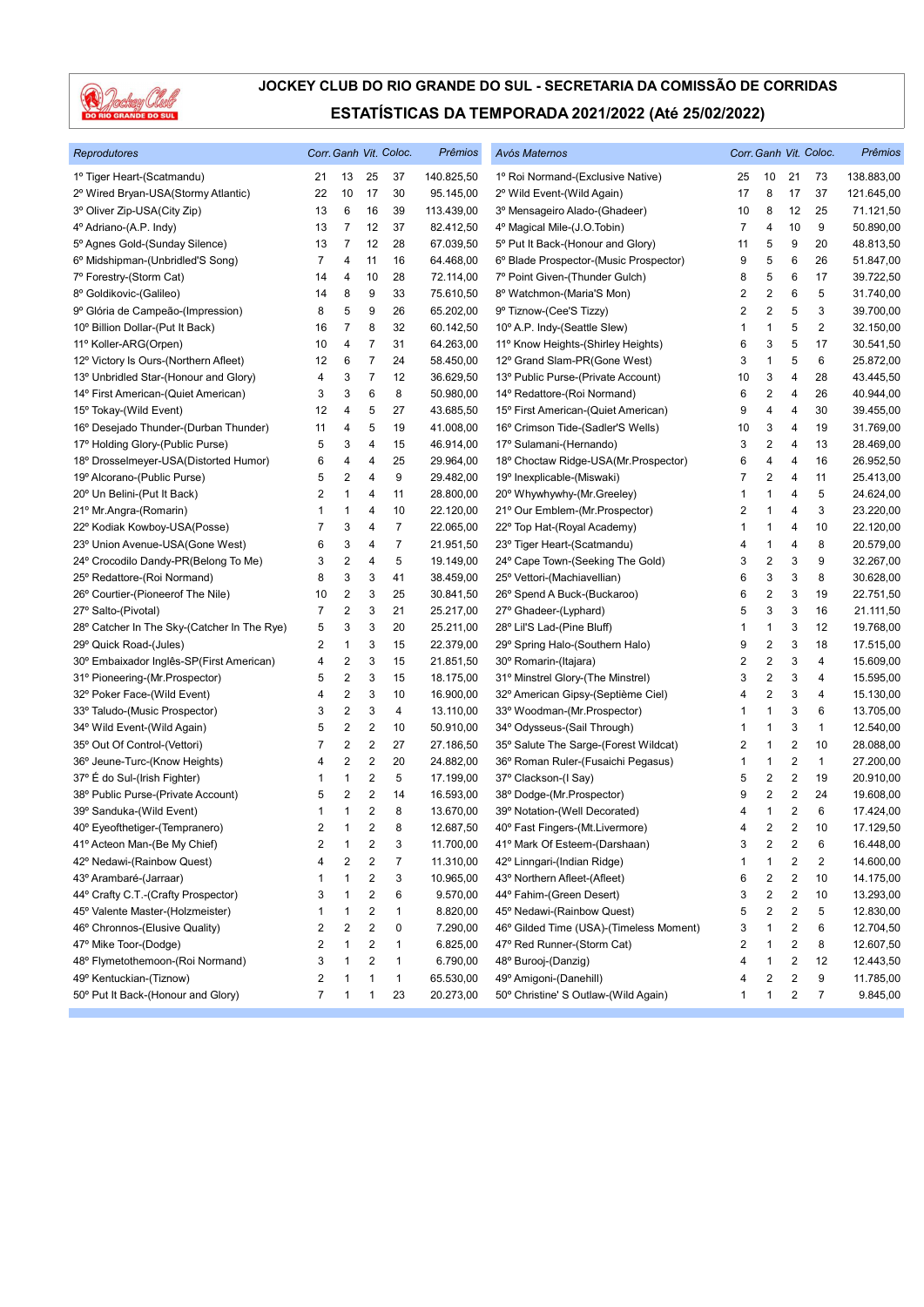

| Proprietários                                |                         |                         |                | Corr. Ganh Vit. Coloc. | Prêmios    | Criadores                             |    |                         |    | Corr. Ganh Vit. Coloc.  | Prêmios    |
|----------------------------------------------|-------------------------|-------------------------|----------------|------------------------|------------|---------------------------------------|----|-------------------------|----|-------------------------|------------|
| 1º Alberto J. Tiellet Miorim                 | 18                      | 12                      | 21             | 68                     | 154.128,50 | 1º Haras Figueira do Lago             | 10 | 7                       | 14 | 55                      | 101.988,00 |
| 2º Global Oil Distribuidora de Petróleo Ltda | 20                      | 10                      | 21             | 68                     | 117.229,00 | 2º Haras Celcape                      | 7  | $\overline{4}$          | 14 | 24                      | 97.725,50  |
| 3º Stud Sion                                 | 22                      | 6                       | 15             | 39                     | 97.741,00  | 3º Haras Springfield                  | 9  | 5                       | 13 | 16                      | 75.189,00  |
| 4° Stud Boate Azul                           | 10                      | 2                       | 9              | 26                     | 65.694,00  | 4º Haras J.G.                         | 15 | 7                       | 11 | 34                      | 68.572,50  |
| 5º Mauricio Roriz dos Santos                 | 8                       | 5                       | 8              | 14                     | 58.434,50  | 5° Haras Alves Teixeira               | 17 | 8                       | 10 | 44                      | 79.725,50  |
| 6º Ramiro Curi de Lemos                      | 3                       | 3                       | 8              | 4                      | 48.065,00  | 6º Haras Capela de Santana            | 16 | 7                       | 9  | 30                      | 68.670,50  |
| 7º Haras Maluga                              | 6                       | 4                       | $\overline{7}$ | 19                     | 57.069,50  | 7º Haras Santa Maria de Araras        | 21 | 7                       | 8  | 47                      | 106.050,00 |
| 8º Haras Uberlândia                          | $\overline{7}$          | 4                       | 7              | 23                     | 42.666,00  | 8º Haras Uberlândia                   | 9  | 5                       | 8  | 38                      | 60.116,00  |
| 9° Coudelaria San Paolo                      | 5                       | 3                       | 7              | 16                     | 41.358,50  | 9º Haras Maluga                       | 8  | 4                       | 7  | 19                      | 57.460,00  |
| 10° Stud Lobão de Pelotas                    | 6                       | 4                       | 6              | 17                     | 38.900,00  | 10° Haras Vale Verde                  | 10 | 6                       | 7  | 18                      | 54.610,00  |
| 11º Haras Rio Iguassu                        | 7                       | 4                       | 5              | 11                     | 90.475,00  | 11º Haras Santarém                    | 7  | 4                       | 7  | 12                      | 39.965,00  |
| 12° Stud Slick                               | 10                      | 4                       | 5              | 14                     | 25.024,00  | 12º Haras Dilema                      | 3  | 1                       | 7  | 12                      | 38.422,50  |
| 13º Stud Alegretense                         | 1                       | 1                       | 5              | 4                      | 23.085,00  | 13º Haras Ereporã                     | 5  | 3                       | 6  | $\overline{7}$          | 29.120,50  |
| 14º Haras das Araucárias                     | 4                       | $\overline{\mathbf{c}}$ | 5              | 3                      | 22.160,00  | 14º Haras Nijú                        | 11 | 5                       | 5  | 23                      | 42.759,00  |
| 15° Stud Duplo Ouro                          | 9                       | 4                       | 4              | 17                     | 69.872,00  | 15º Paulo Neri de Lima Bergamo        | 3  | $\overline{2}$          | 5  | 4                       | 40.300,00  |
| 16º Ricardo Corrêa                           | 4                       | 2                       | 4              | 21                     | 50.030,50  | 16º Haras Cima                        | 4  | $\mathbf{1}$            | 5  | 11                      | 39.535,50  |
| 17º Stud Casablanca                          | 11                      | 4                       | 4              | 17                     | 32.777,50  | 17º Stud Ferragus                     | 6  | $\overline{2}$          | 5  | 13                      | 29.554,00  |
| 18° Stud Vicente Garbin Obino                | 4                       | 3                       | 4              | $\overline{4}$         | 26.875,00  | 18º Haras Di Cellius                  | 8  | $\overline{4}$          | 4  | 32                      | 35.528,50  |
| 19° Gil Boczianowski Irala                   | 3                       | $\overline{2}$          | 4              | 6                      | 22.238,00  | 19º Haras Cruz de Pedra               | 4  | $\overline{2}$          | 4  | 11                      | 26.689,00  |
| 20° José Paulo Scorsatto Elias               | 11                      | 3                       | 4              | $\overline{7}$         | 17.364,50  | 20° Haras Anderson                    | 7  | 3                       | 4  | 18                      | 26.376,50  |
| 21º Guilherme Vargas Dias                    | 5                       | 3                       | 3              | 41                     | 37.177,00  | 21º Haras Corunilha                   | 2  | $\overline{2}$          | 4  | 6                       | 22.270,00  |
| 22° Stud Red Bier                            | 2                       | $\overline{2}$          | 3              | 5                      | 25.100,00  | 22º Haras Torrão de Ouro              | 1  | 1                       | 4  | 10                      | 22.120,00  |
| 23º Agamenon Machado de Assis Berni          | 4                       | 3                       | 3              | 12                     | 24.480,00  | 23º Haras Nova Vitória                | 3  | $\overline{\mathbf{c}}$ | 4  | 5                       | 19.149,00  |
| 24° Stud Brother and Sister                  | 2                       | 1                       | 3              | 12                     | 20.669,00  | 24° Haras Doce Vale                   | 4  | 3                       | 4  | $\overline{7}$          | 18.030,00  |
| 25° Stud Kid                                 | 1                       | $\mathbf{1}$            | 3              | 12                     | 19.768,00  | 25° Haras Rio Iguassu                 | 8  | $\overline{2}$          | 3  | 11                      | 82.855,00  |
| 26º Diogo de Oliveira Machado                | 4                       | $\overline{\mathbf{c}}$ | 3              | 10                     | 17.635,00  | 26° Haras Ponta Porã                  | 11 | $\overline{\mathbf{c}}$ | 3  | 18                      | 27.555,00  |
| 27º Franklin José Chaves                     | 5                       | 2                       | 3              | 12                     | 17.005,00  | 27º Haras Regina                      | 3  | 3                       | 3  | 5                       | 27.250,00  |
| 28º Coudelaria Internacional                 | 3                       | 3                       | 3              | 6                      | 15.672,00  | 28° Haras Paraiso da Lagoa            | 5  | $\overline{\mathbf{c}}$ | 3  | 19                      | 23.501,50  |
| 29° Stud Mo Bay                              | 1                       | 1                       | 3              | 0                      | 13.600,00  | 29º Haras Santa Rita da Serra         | 6  | 3                       | 3  | 22                      | 22.394,50  |
| 30° Haras dos Girassóis                      | 2                       | $\overline{2}$          | 3              | $\mathbf{1}$           | 11.325,00  | 30° Haras Estrela Energia             | 2  | 1                       | 3  | 14                      | 22.065,00  |
| 31º Luiz Henrique F. dos Santos              | 4                       | $\overline{\mathbf{c}}$ | $\overline{c}$ | 13                     | 20.719,00  | 31º Haras LLC                         | 3  | $\overline{\mathbf{c}}$ | 3  | $\overline{7}$          | 20.715,00  |
| 32º Telmo Nunes Estrella                     | 3                       | $\overline{2}$          | $\overline{2}$ | 12                     | 18.620,00  | 32º Homero Tarragô Filho              | 4  | $\overline{\mathbf{c}}$ | 3  | 14                      | 20.219,50  |
| 33º Stud Vô Chico / Haras Troiano Fialho     | 3                       | 1                       | 2              | 9                      | 17.931,00  | 33º Haras Gherar                      | 3  | $\sqrt{2}$              | 3  | 13                      | 17.477,50  |
| 34º Ana Claudia Espindola Carvalhal          | 1                       | 1                       | $\overline{c}$ | 5                      | 17.199,00  | 34º Haras Santa Ignês de Spanier      | 4  | $\sqrt{2}$              | 3  | $\overline{7}$          | 16.250,00  |
| 35° Stud La Moneda                           | 3                       | 2                       | $\overline{c}$ | 10                     | 16.471,00  | 35° Stud Itaara                       | 3  | $\overline{2}$          | 3  | 3                       | 14.570,00  |
| 36° Stud F. F. F. J.                         | 2                       | 1                       | $\overline{c}$ | 12                     | 16.212,00  | 36° Haras Cerro Formoso               | 1  | $\mathbf{1}$            | 2  | $\mathbf{1}$            | 27.200,00  |
| 37º Eládio Mavignier Benevides               | 3                       | 2                       | $\overline{c}$ | 5                      | 15.755,00  | 37º Stud Eternamente Rio              | 6  | $\overline{2}$          | 2  | 19                      | 21.880,00  |
| 38° Stud A M L                               | 1                       | 1                       | $\overline{c}$ | 0                      | 15.500,00  | 38° Haras Cambay                      | 7  | $\overline{2}$          | 2  | 15                      | 17.912,50  |
| 39° Stud Pereirão                            | 1                       |                         | $\overline{c}$ | 9                      | 15.088,00  | 39º Coudelaria Monte Parnaso          | 1  | $\mathbf{1}$            | 2  | 5                       | 17.199,00  |
| 40° Fabiane de Mattos                        | $\mathbf{1}$            | 1                       | $\overline{2}$ | $\overline{c}$         | 14.600,00  | 40° Stud La Moneda                    | 3  | $\overline{2}$          | 2  | 10                      | 16.471,00  |
| 41º José Antônio Severino Forte              | 1                       | 1                       | 2              | 8                      | 13.670,00  | 41º TBS International Stud            | 2  | 1                       | 2  | 11                      | 15.686,50  |
| 42º Rafael Antonio Dias Gomes                | 2                       | 2                       | 2              | 11                     | 13.580,00  | 42º Agro Pastoril Haras São Luiz Ltda | 3  | $\overline{\mathbf{c}}$ | 2  | 10                      | 14.602,50  |
| 43º Henrique Menegotto Lorea                 | 1                       | 1                       | 2              | 6                      | 13.156,50  | 43º Fabiane de Mattos                 | 1  | 1                       | 2  | $\overline{\mathbf{c}}$ | 14.600,00  |
| 44° Stud Red Friends                         | 2                       | $\overline{\mathbf{c}}$ | 2              | 7                      | 12.341,00  | 44° Stud Embalagem                    | 2  | 1                       | 2  | $\overline{7}$          | 14.367,00  |
| 45° Stud Hulk                                | 3                       | 2                       | 2              | 5                      | 12.340,00  | 45° Ulisses Lignon Carneiro           | 6  | $\overline{\mathbf{c}}$ | 2  | 8                       | 14.292,00  |
| 46° Stud São Jorge Jaguarão                  | 2                       | 2                       | 2              | 4                      | 11.835,00  | 46° Duilio Berleze                    | 2  | 1                       | 2  | 5                       | 13.950,00  |
| 47º Haras Nova Vitória                       | 4                       | 2                       | 2              | 5                      | 11.439,00  | 47º Haras Nacional                    | 3  | 2                       | 2  | 12                      | 13.855,00  |
| 48º Mário Noel Ferrasso                      | 1                       | 1                       | 2              | 2                      | 11.250,00  | 48º Haras Félix de Carvalho           | 1  | 1                       | 2  | 8                       | 13.670,00  |
| 49° Felipe Audino Herzer Brum                | 1                       | 1                       | 2              | 0                      | 11.000,00  | 49° Haras Diamante do Sul             | 2  | $\overline{\mathbf{c}}$ | 2  | 10                      | 13.588,00  |
| 50° Delbio Marques                           | $\overline{\mathbf{c}}$ | 2                       | 2              | 8                      | 10.585,00  | 50° Igor de Andrade Kickhofel         | 1  | 1                       | 2  | 3                       | 11.689,50  |
|                                              |                         |                         |                |                        |            |                                       |    |                         |    |                         |            |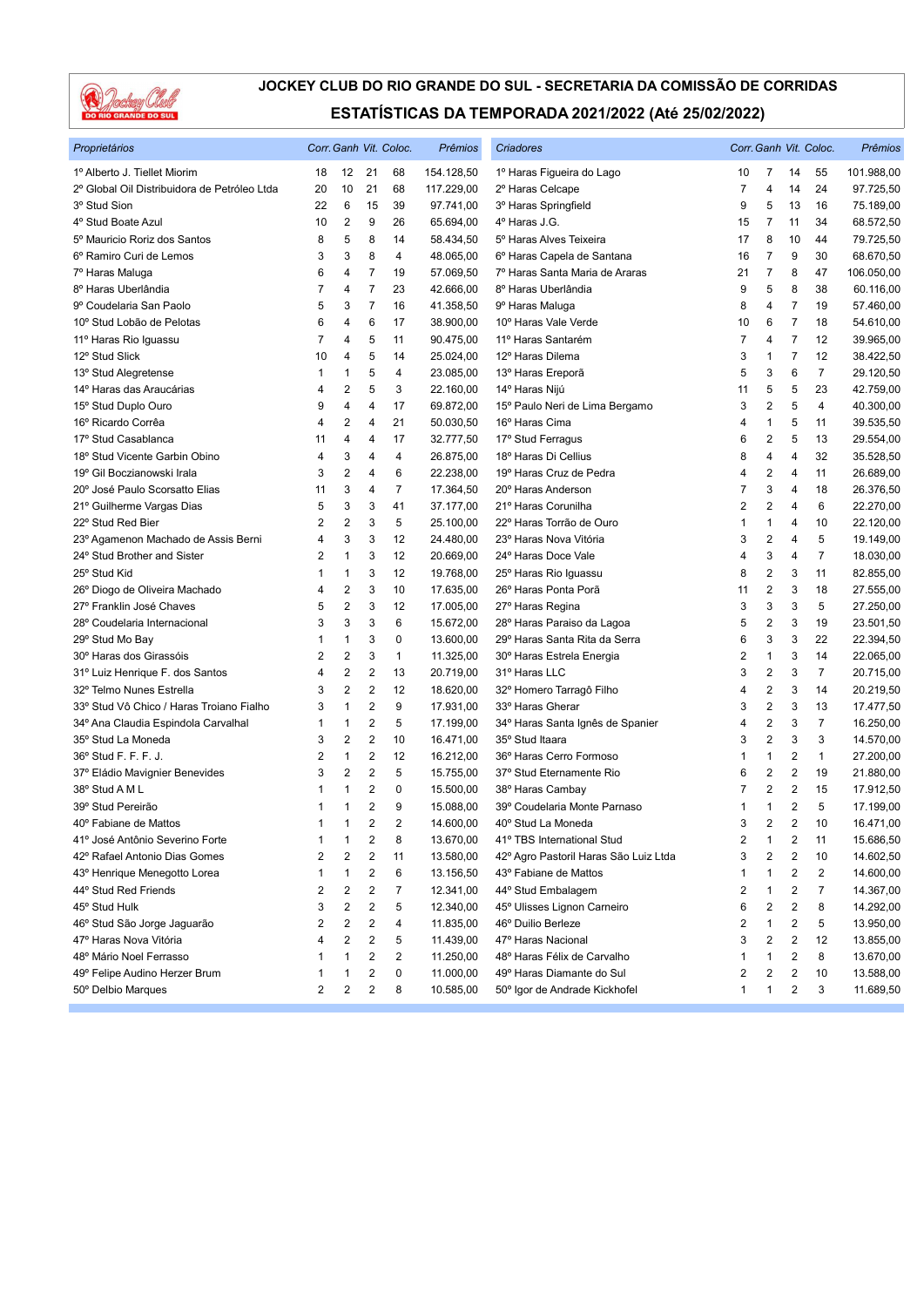

| Criadores (2 anos)                   |   |                |                | Corr. Ganh Vit. Coloc. | <b>Prêmios</b> | Reprodutores (2 anos)                    |   |                |             | Corr. Ganh Vit. Coloc. | Prêmios   |
|--------------------------------------|---|----------------|----------------|------------------------|----------------|------------------------------------------|---|----------------|-------------|------------------------|-----------|
| 1º Haras Capela de Santana           | 4 | 2              | 3              | 6                      | 22.200,00      | 1º Wired Bryan-USA(Stormy Atlantic)      | 6 | $\overline{4}$ | 5           | 2                      | 29.090,00 |
| 2º Haras Santa Maria de Araras       | 4 | $\overline{2}$ | $\overline{2}$ | 3                      | 14.520,00      | 2º Kentuckian-(Tiznow)                   |   | 1              |             | 1                      | 65.530,00 |
| 3º Haras Nijú                        | 5 | $\overline{2}$ | $\overline{2}$ | $\overline{2}$         | 13.780,00      | 3º Victory Is Ours-(Northern Afleet)     | 3 | -1             |             | 4                      | 9.180,00  |
| 4º Haras Rio Iguassu                 | 1 | 1              | 1              | 0                      | 65.000,00      | 4º Embaixador Inglês-SP(First American)  | 2 |                | 1           | 4                      | 8.815,00  |
| 5º Haras Vale Verde                  | 3 |                | 1              | 4                      | 9.180,00       | 5º Adriano-(A.P. Indy)                   | 1 | -1             |             | $\overline{2}$         | 8.690,00  |
| 6º Haras Paraiso da Lagoa            | 2 | 1              | 1              | 4                      | 8.815,00       | 6º Goldikovic-(Galileo)                  | 3 | $\mathbf{1}$   |             | 3                      | 8.425,00  |
| 7º Eládio Mavignier Benevides        |   | 1              | 1              | 2                      | 8.160,00       | 7º Emcee-(Unbridled'S Song)              | 2 | $\mathbf 1$    | 1           | 1                      | 5.830,00  |
| 8º Aluizio Merlin Ribeiro            |   | 0              | 0              | $\mathbf{1}$           | 19.500,00      | 8° Quiz Kid-(Forestry)                   | 1 | 0              | $\mathbf 0$ | $\mathbf{1}$           | 19.500,00 |
| 9º Haras Cima                        |   | 0              | 0              | 1                      | 13.000,00      | 9º Forestry-(Storm Cat)                  | 1 | $\mathbf 0$    | $\Omega$    | $\mathbf{1}$           | 13.000,00 |
| 10° Haras Free Way                   |   | 0              | 0              | 1                      | 6.500,00       | 10° Tiger Heart-(Scatmandu)              | 2 | $\mathbf 0$    | 0           | $\mathbf{1}$           | 6.500,00  |
| 11º Haras Alves Teixeira             | 3 | 0              | 0              | $\mathbf{1}$           | 3.250,00       | 11º Tokay-(Wild Event)                   | 2 | 0              | 0           | 5                      | 5.300,00  |
| 12º Homero Tarragô Filho             |   | 0              | 0              | 2                      | 2.120,00       | 12º Billion Dollar-(Put It Back)         | 3 | $\mathbf 0$    | 0           | $\overline{2}$         | 4.310,00  |
| 13° Stud Globo                       |   | 0              | 0              | $\overline{2}$         | 1.465,00       | 13º La Fúria Negra-PR(Mensageiro Alado)  | 1 | $\mathbf 0$    | $\Omega$    | $\overline{2}$         | 2.120,00  |
| 14º Haras Palmerini                  | 2 | 0              | 0              | $\overline{2}$         | 1.325,00       | 14° Vettori-(Machiavellian)              | 1 | 0              | 0           | 1                      | 1.590,00  |
| 15° Haras Fidelis Hillmann           |   | 0              | 0              | $\mathbf{1}$           | 1.200,00       | 15° Alcorano-(Public Purse)              | 1 | 0              | $\Omega$    | $\overline{2}$         | 1.465,00  |
| 16º Haras das Araucárias             | 2 | 0              | 0              | $\overline{2}$         | 1.130,00       | 16° Salto-(Pivotal)                      | 2 | $\mathbf 0$    | 0           | $\overline{2}$         | 1.325,00  |
| 17º Haras Ereporã                    | 2 | 0              | $\Omega$       | 1                      | 1.060,00       | 17º Koller-ARG(Orpen)                    | 3 | $\Omega$       | $\Omega$    | $\mathbf{1}$           | 1.200,00  |
| 17º Haras Gherar                     |   | 0              | 0              | $\mathbf{1}$           | 1.060,00       | 18º Redattore-(Roi Normand)              | 1 | 0              | $\Omega$    | $\overline{2}$         | 1.130,00  |
| 17º Haras Santa Tereza do Bom Retiro |   | 0              | 0              | 1                      | 1.060,00       | 19° Save The Tiger-ARG(Giant'S Causeway) | 2 | $\mathbf 0$    | 0           | 1                      | 1.060,00  |
| 20° Haras Santa Rita da Serra        |   | 0              | 0              | 1                      | 530,00         | 19° West By East-(Blade Prospector)      | 1 | 0              | $\Omega$    | 1                      | 1.060,00  |
| 20° Haras Anderson                   |   | 0              | 0              | $\mathbf{1}$           | 530,00         | 21º Union Avenue-USA(Gone West)          |   | 0              | $\Omega$    | 1                      | 530,00    |
| 20° Haras Santa Ignês de Spanier     |   | 0              | 0              | 1                      | 530,00         | 21º Phone Time-(Gilded Time (USA))       |   | 0              | $\Omega$    | 1                      | 530,00    |
| 23° Stud Eternamente Rio             |   | 0              | 0              | $\mathbf{1}$           | 300,00         | 23° Hat Trick-(Sunday Silence)           | 1 | 0              | 0           | 1                      | 300,00    |
| 24° Stud Villas de Aguiar            |   | 0              | 0              | $\mathbf{1}$           | 265,00         | 24° Courtier-(Pioneerof The Nile)        |   | $\mathbf 0$    | 0           | 0                      | 0,00      |
| 25° Haras Charmville                 |   | 0              | 0              | 0                      | 0,00           | 24° War Secretary-(War Front)            |   | $\mathbf 0$    | 0           | 0                      | 0,00      |
| 25º Haras América do Sul             |   | 0              | 0              | 0                      | 0,00           | 24° Catch A Flight-(Giant'S Causeway)    | 1 | $\Omega$       | $\Omega$    | $\Omega$               | 0,00      |
| 25° Beverly Hills Stud               |   | 0              | 0              | 0                      | 0,00           | 24° Joe Owen-RS(Christine'S Outlaw)      |   | 0              | 0           | 0                      | 0,00      |
| 25° Stud La Moneda                   |   | 0              | 0              | 0                      | 0,00           | 24° Belo Acteon-(Acteon Man)             |   | 0              | $\Omega$    | $\Omega$               | 0,00      |
| 25° Haras Campestre                  |   | 0              | 0              | 0                      | 0,00           | 24° Taludo-(Music Prospector)            | 1 | $\Omega$       | $\Omega$    | $\Omega$               | 0,00      |
| 25° Haras Cambay                     | 2 | 0              | 0              | $\Omega$               | 0,00           |                                          |   |                |             |                        |           |